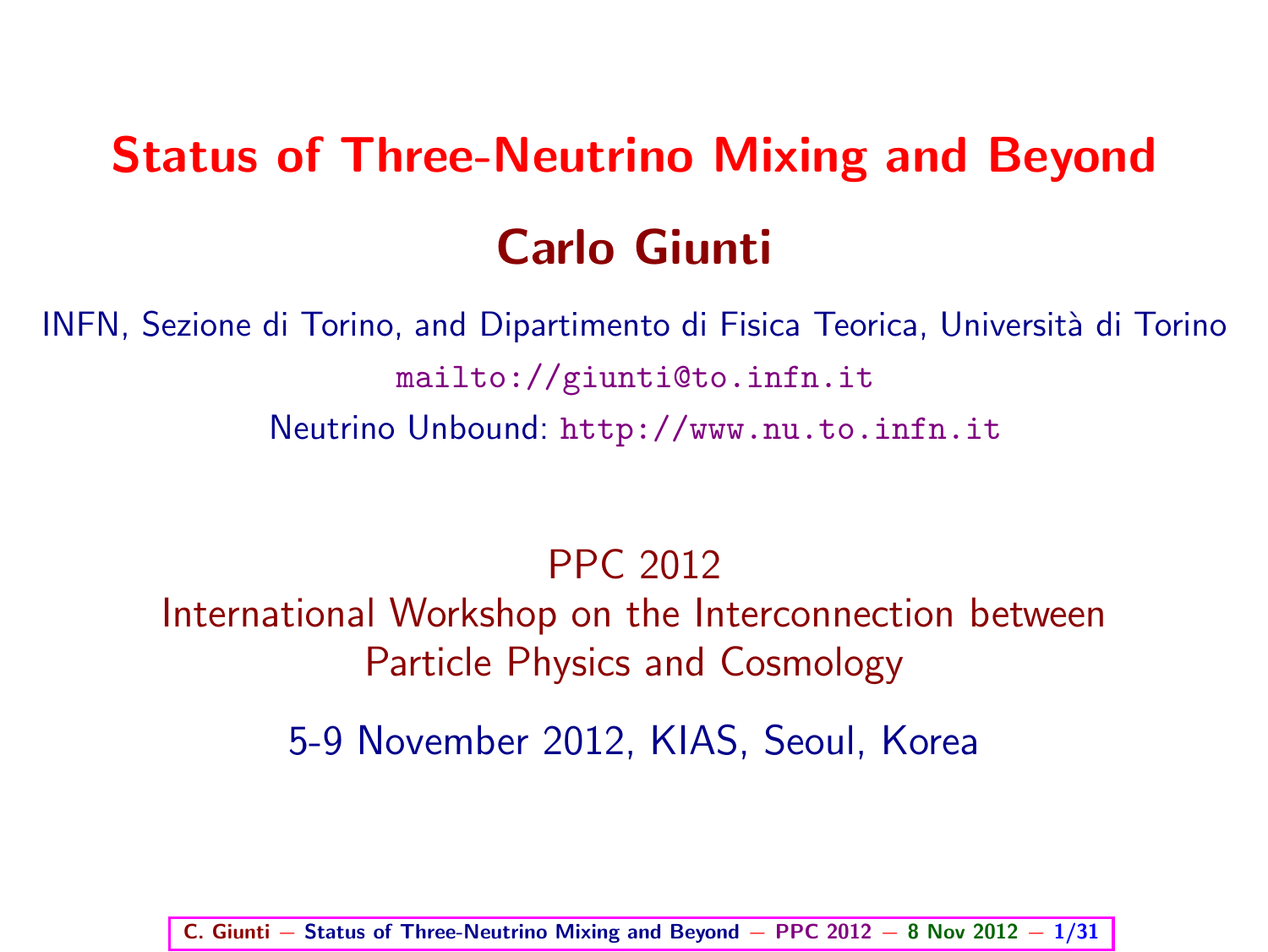#### Three-Neutrino Mixing Paradigm



 $\Delta m_{\mathsf{S}}^2 \simeq 7.5 \times 10^{-5}$ eV<sup>2</sup>  $\Delta m_{\rm A}^2 \simeq 2.5 \times 10^{-3} \, \rm eV^2$ 

C. Giunti – Status of Three-Neutrino Mixing and Beyond – PPC 2012 – 8 Nov 2012 – 2/31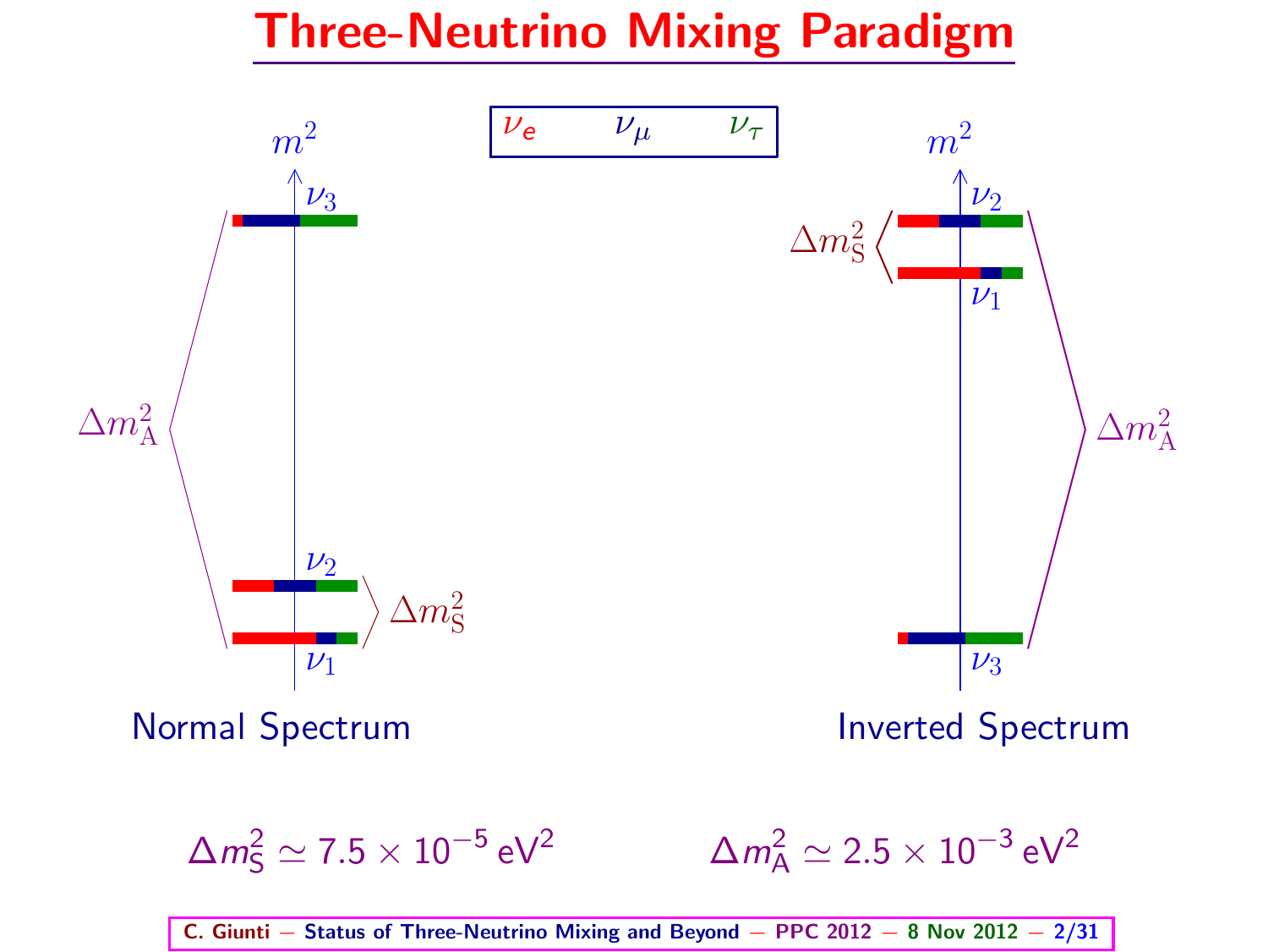$$
U = \begin{pmatrix} c_{12}c_{13} & s_{12}c_{13} & s_{13}e^{-i\delta_{13}} \\ -s_{12}c_{23}-c_{12}s_{23}s_{13}e^{i\delta_{13}} & c_{12}c_{23}-s_{12}s_{23}s_{13}e^{i\delta_{13}} & s_{23}c_{13} \\ s_{12}s_{23}-c_{12}c_{23}s_{13}e^{i\delta_{13}} & -c_{12}s_{23}-s_{12}c_{23}s_{13}e^{i\delta_{13}} & c_{23}c_{13} \end{pmatrix} \begin{pmatrix} 1 & 0 & 0 \\ 0 & e^{i\lambda_2} & 0 \\ 0 & 0 & e^{i\lambda_3} \end{pmatrix}
$$

$$
= \begin{pmatrix} 1 & 0 & 0 \ 0 & c_{23} & s_{23} \ 0 & -s_{23} & c_{23} \end{pmatrix} \begin{pmatrix} c_{13} & 0 & s_{13}e^{-i\delta_{13}} \\ 0 & 1 & 0 \\ -s_{13}e^{i\delta_{13}} & 0 & c_{13} \end{pmatrix} \begin{pmatrix} c_{12} & s_{12} & 0 \\ -s_{12} & c_{12} & 0 \\ 0 & 0 & 1 \end{pmatrix} \begin{pmatrix} 1 & 0 & 0 \\ 0 & e^{i\lambda_{2}} & 0 \\ 0 & 0 & e^{i\lambda_{3}} \end{pmatrix}
$$
  
\n
$$
\psi_{23} \simeq \psi_{A} \qquad \text{Chooz, Palo Verde} \qquad \psi_{12} \simeq \psi_{S} \qquad \beta\beta_{0\nu}
$$
  
\n
$$
\sin^{2}\psi_{23} \simeq 0.4 - 0.6 \qquad \text{T2K, MINOS} \qquad \sin^{2}\psi_{12} = 0.30 \pm 0.01
$$
  
\n
$$
\sin^{2}\psi_{13} = 0.023 \pm 0.002
$$

$$
\frac{\delta \sin^2 \vartheta_{23}}{\sin^2 \vartheta_{23}} \simeq 40\% \qquad \frac{\delta \sin^2 \vartheta_{13}}{\sin^2 \vartheta_{13}} \simeq 10\% \qquad \frac{\delta \sin^2 \vartheta_{12}}{\sin^2 \vartheta_{12}} \simeq 5\%
$$

C. Giunti − Status of Three-Neutrino Mixing and Beyond − PPC 2012 − 8 Nov 2012 − 3/31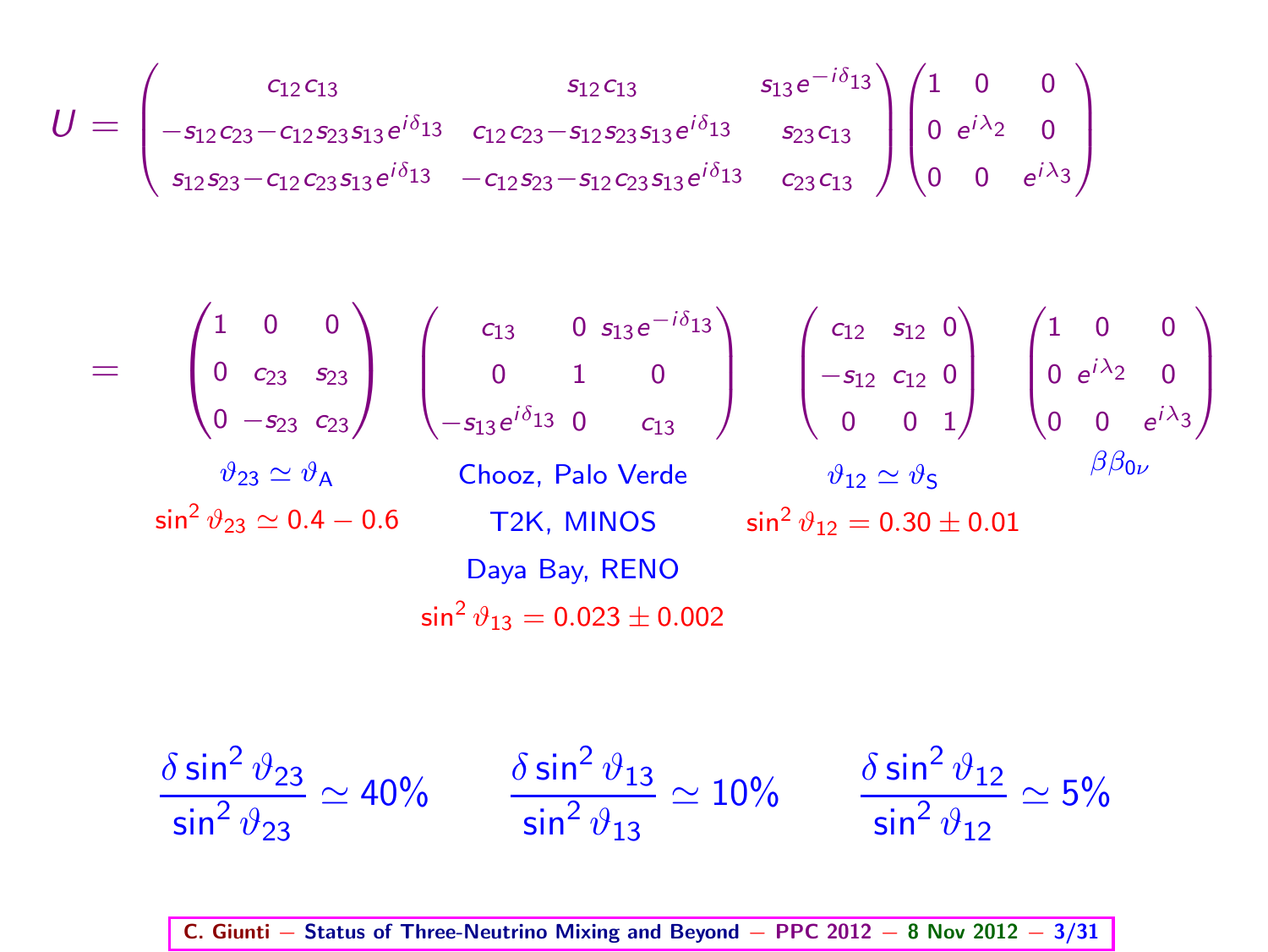

C. Giunti – Status of Three-Neutrino Mixing and Beyond – PPC 2012 – 8 Nov 2012 – 4/31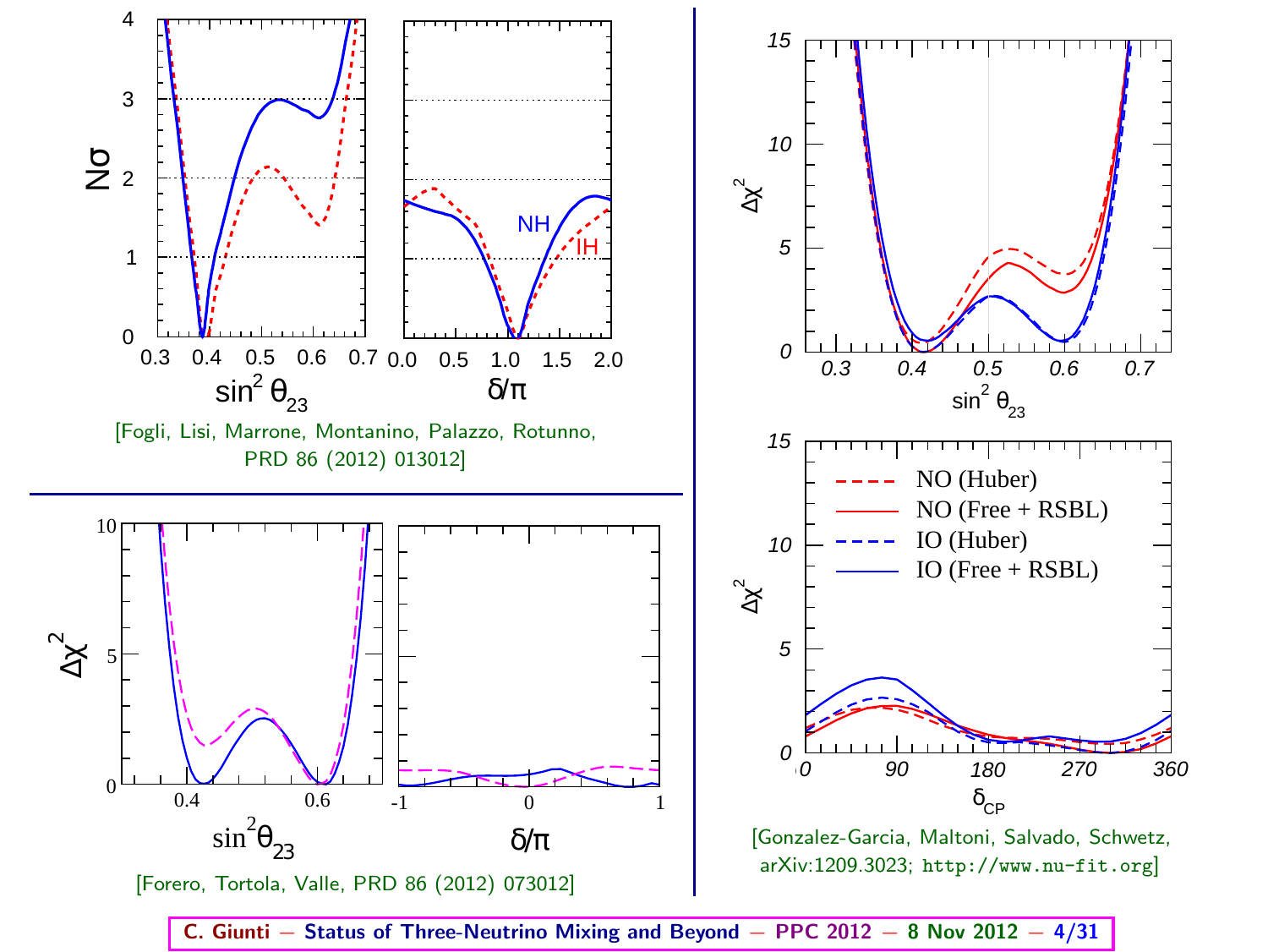#### Open Problems

- ►  $\vartheta_{23}$  < 45°?
	- Atmospheric Neutrinos, T2K,  $NO\nu A$ , .....
- $\triangleright$  CP violation ?
	- $\triangleright$  NO<sub>V</sub>A, LAGUNA, CERN-GS, HyperK, ...
- ▶ Mass Hierarchy ?
	- $\triangleright$  NOvA, Atmospheric Neutrinos, Day Bay II, Supernova Neutrinos, ...
- ► Absolute Mass Scale ?
	- $\triangleright$   $\beta$  Decay, Neutrinoless Double- $\beta$  Decay, Cosmology, ...
- ► Dirac or Majorana?
	- $\triangleright$  Neutrinoless Double- $\beta$  Decay, ...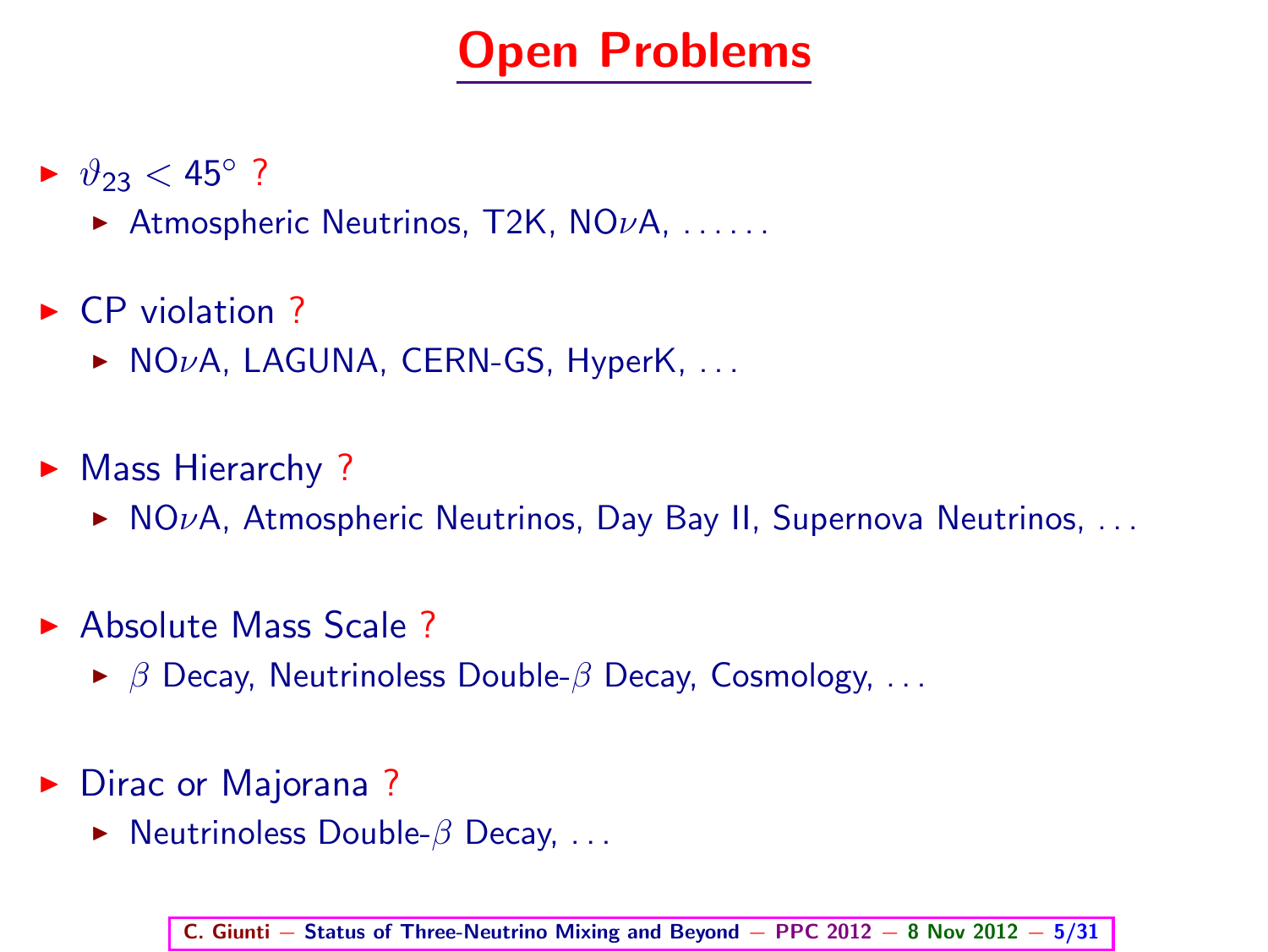Absolute Scale of Neutrino Masses



C. Giunti – Status of Three-Neutrino Mixing and Beyond – PPC 2012 – 8 Nov 2012 – 6/31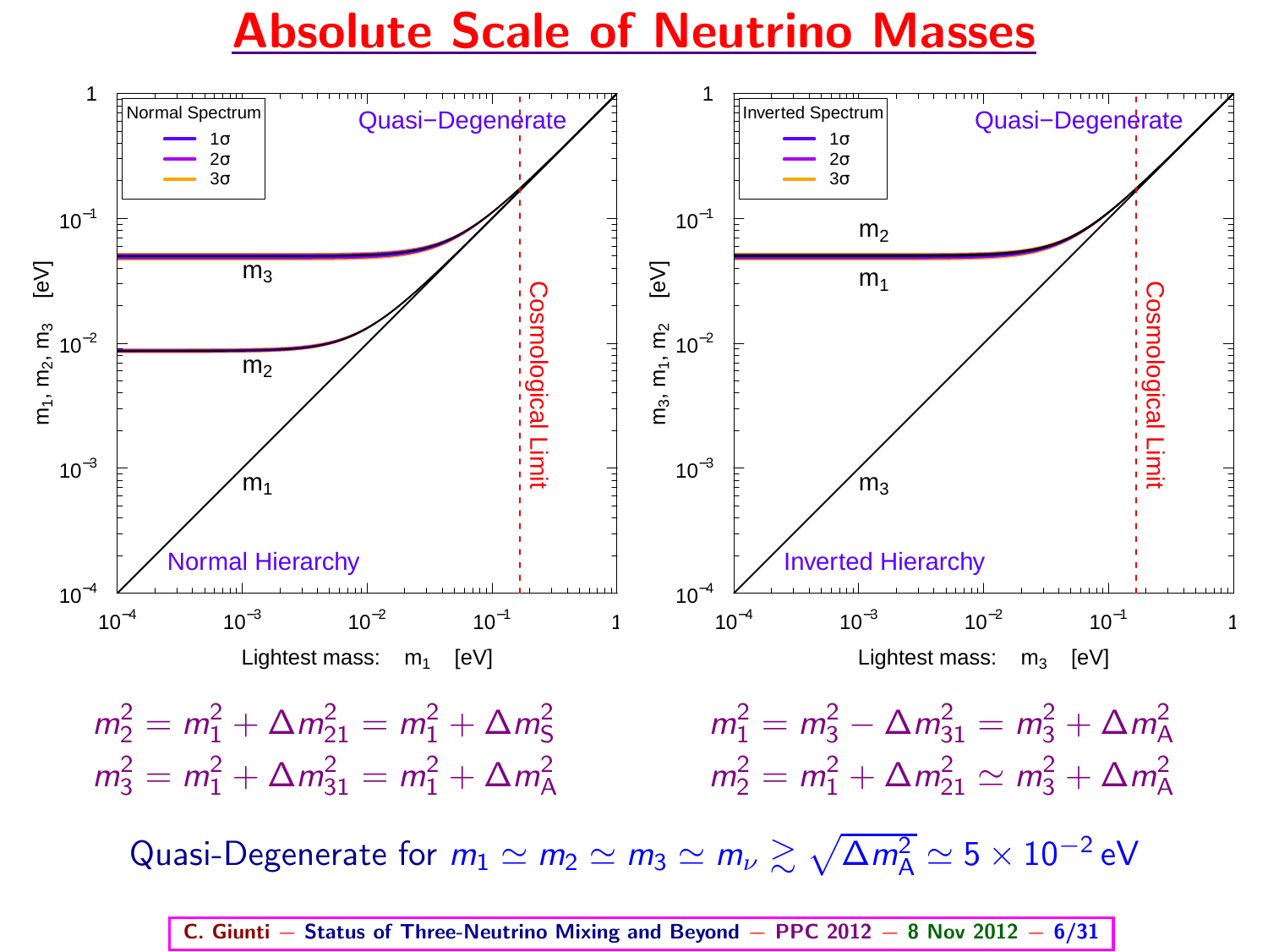#### Tritium Beta-Decay



C. Giunti − Status of Three-Neutrino Mixing and Beyond − PPC 2012 − 8 Nov 2012 − 7/31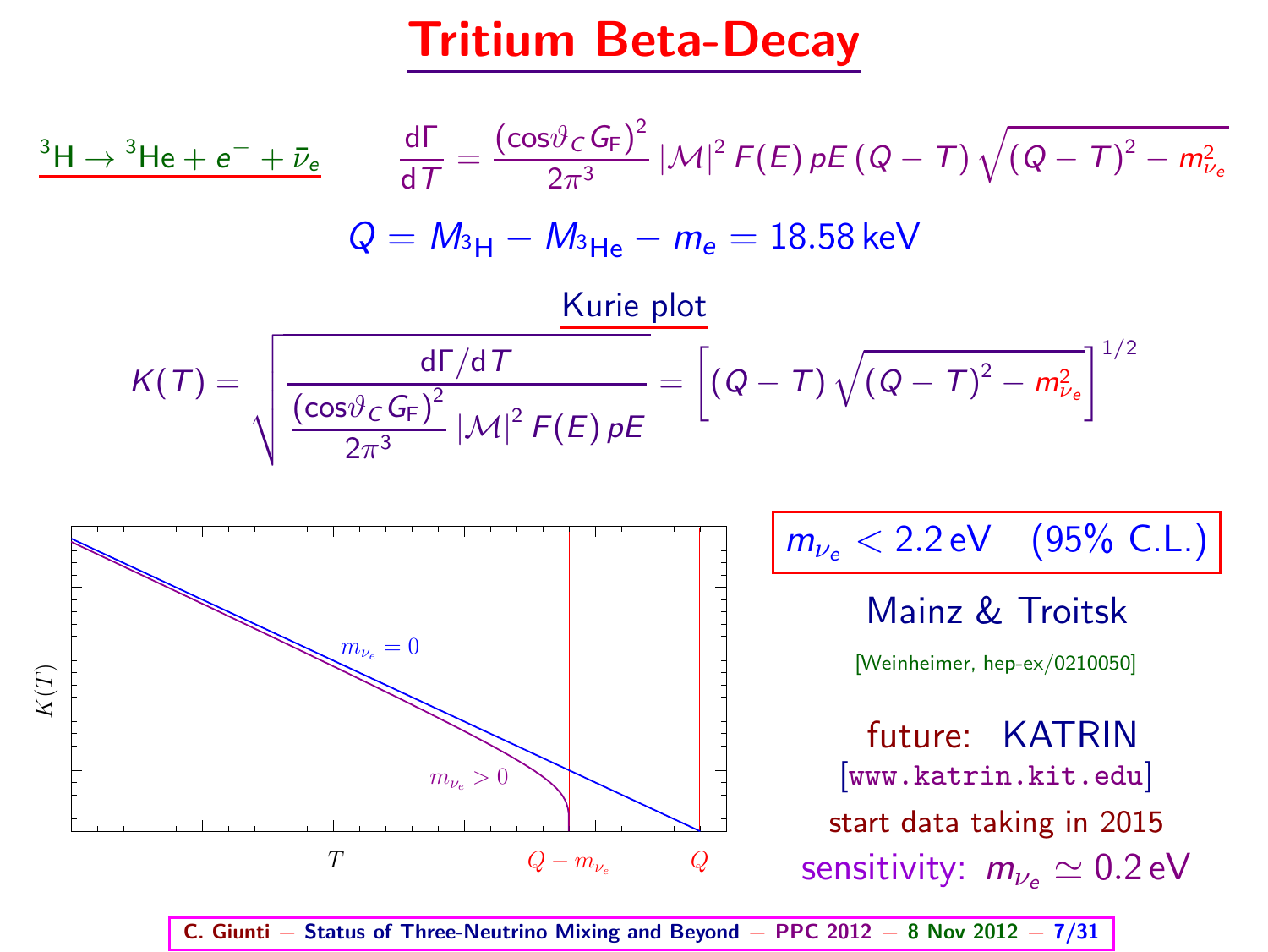Neutrino Mixing 
$$
\Rightarrow K(T) = \left[ (Q - T) \sum_{k} |U_{ek}|^2 \sqrt{(Q - T)^2 - m_k^2} \right]^{1/2}
$$
  
\nanalysis of data is different from the  
\nno-mixing case:  
\n $2N - 1$  parameters  
\n $\left( \sum_{k} |U_{ek}|^2 = 1 \right)$   
\nif experiment is not sensitive to masses  $(m_k \ll Q - T)$   
\neffective mass:  $m_\beta^2 = \sum_{k} |U_{ek}|^2 m_k^2$   
\n $K^2 = (Q - T)^2 \sum_{k} |U_{ek}|^2 \sqrt{1 - \frac{m_k^2}{(Q - T)^2}} \approx (Q - T)^2 \sum_{k} |U_{ek}|^2 \left[ 1 - \frac{1}{2} \frac{m_k^2}{(Q - T)^2} \right]$   
\n $= (Q - T)^2 \left[ 1 - \frac{1}{2} \frac{m_\beta^2}{(Q - T)^2} \right] \approx (Q - T) \sqrt{(Q - T)^2 - m_\beta^2}$   
\nC. Giunti – Status of Three-Neutrino Mixing and Beyond – PPC 2012 – 8 Nov 2012 – 8/21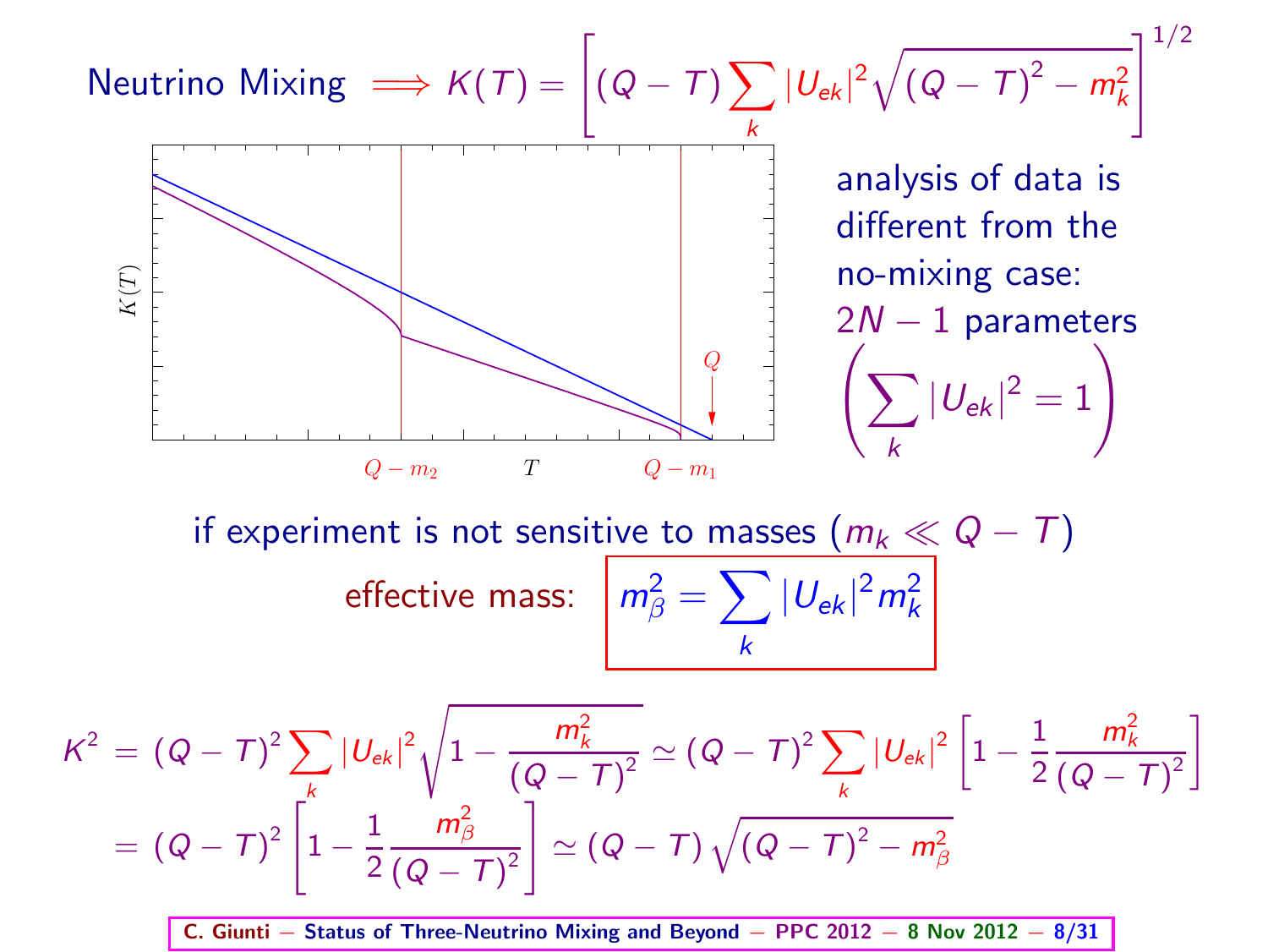#### Predictions of 3ν-Mixing Paradigm

 $m_{\beta}^2 = |U_{e1}|^2 m_1^2 + |U_{e2}|^2 m_2^2 + |U_{e3}|^2 m_3^2$ 



C. Giunti − Status of Three-Neutrino Mixing and Beyond − PPC 2012 − 8 Nov 2012 − 9/31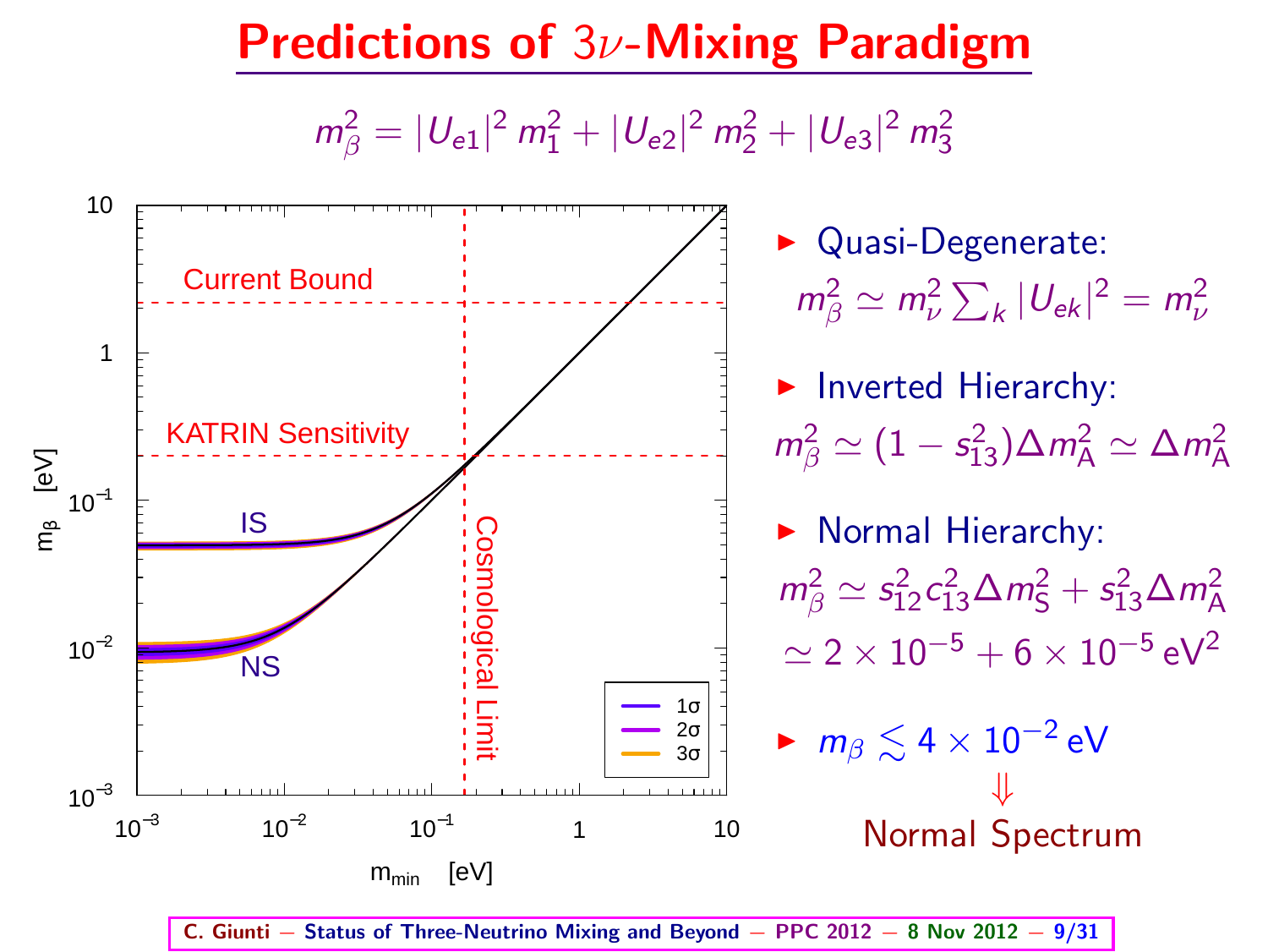#### Neutrinoless Double-Beta Decay



C. Giunti – Status of Three-Neutrino Mixing and Beyond – PPC  $2012 - 8$  Nov  $2012 - 10/31$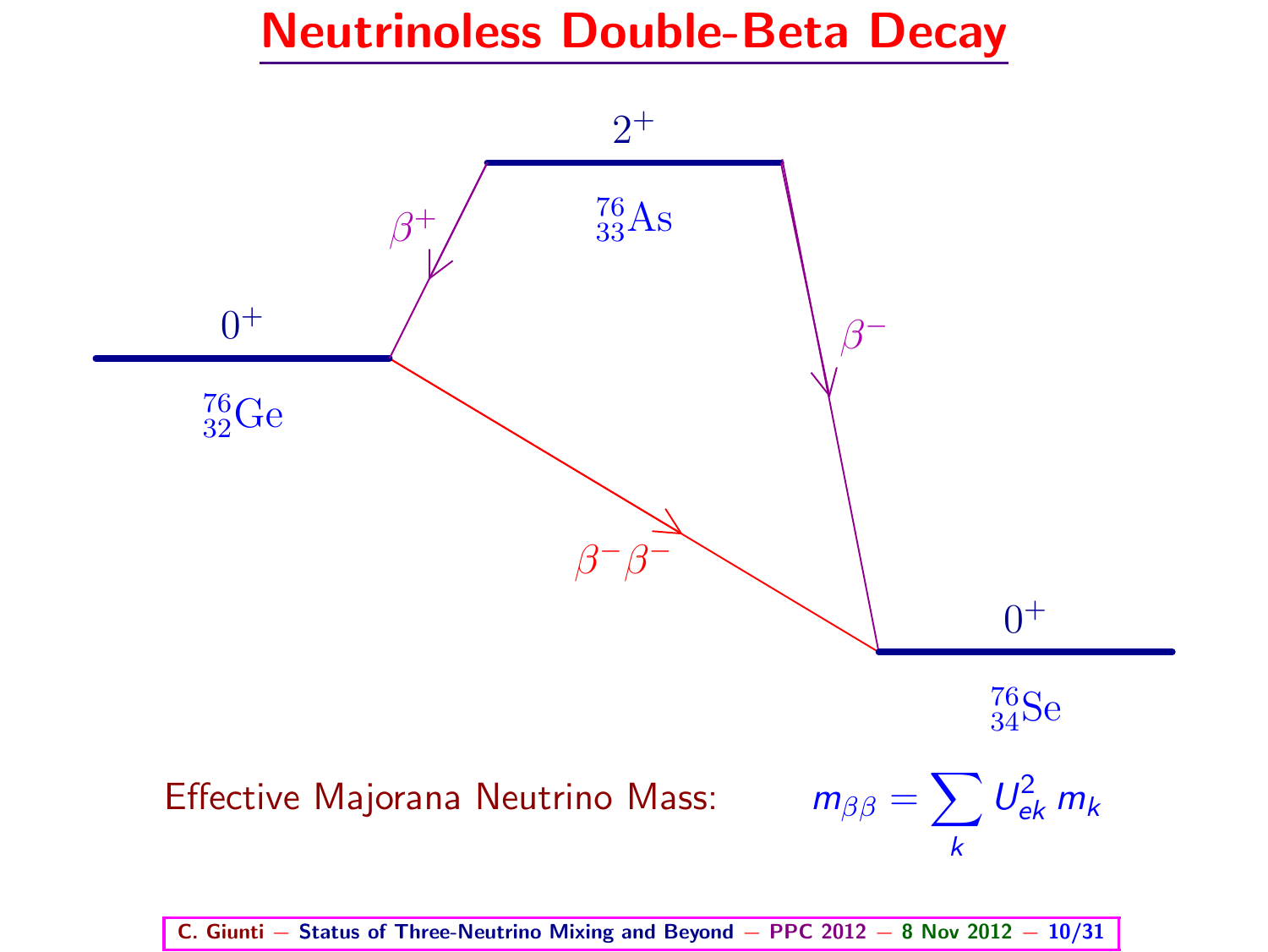Two-Neutrino Double- $\beta$  Decay:  $\Delta L = 0$ 

$$
\mathcal{N}(A,Z) \rightarrow \mathcal{N}(A,Z+2) + e^- + e^- + \bar{\nu}_e + \bar{\nu}_e
$$

 $({\it T}_{1/2}^{2\nu})^{-1}={\it G}_{2\nu}\,|{\cal M}_{2\nu}|^2$ 

second order weak interaction process in the Standard Model







 $\epsilon$ 

π

 $\epsilon$ 

 $\overline{\overline{u}}$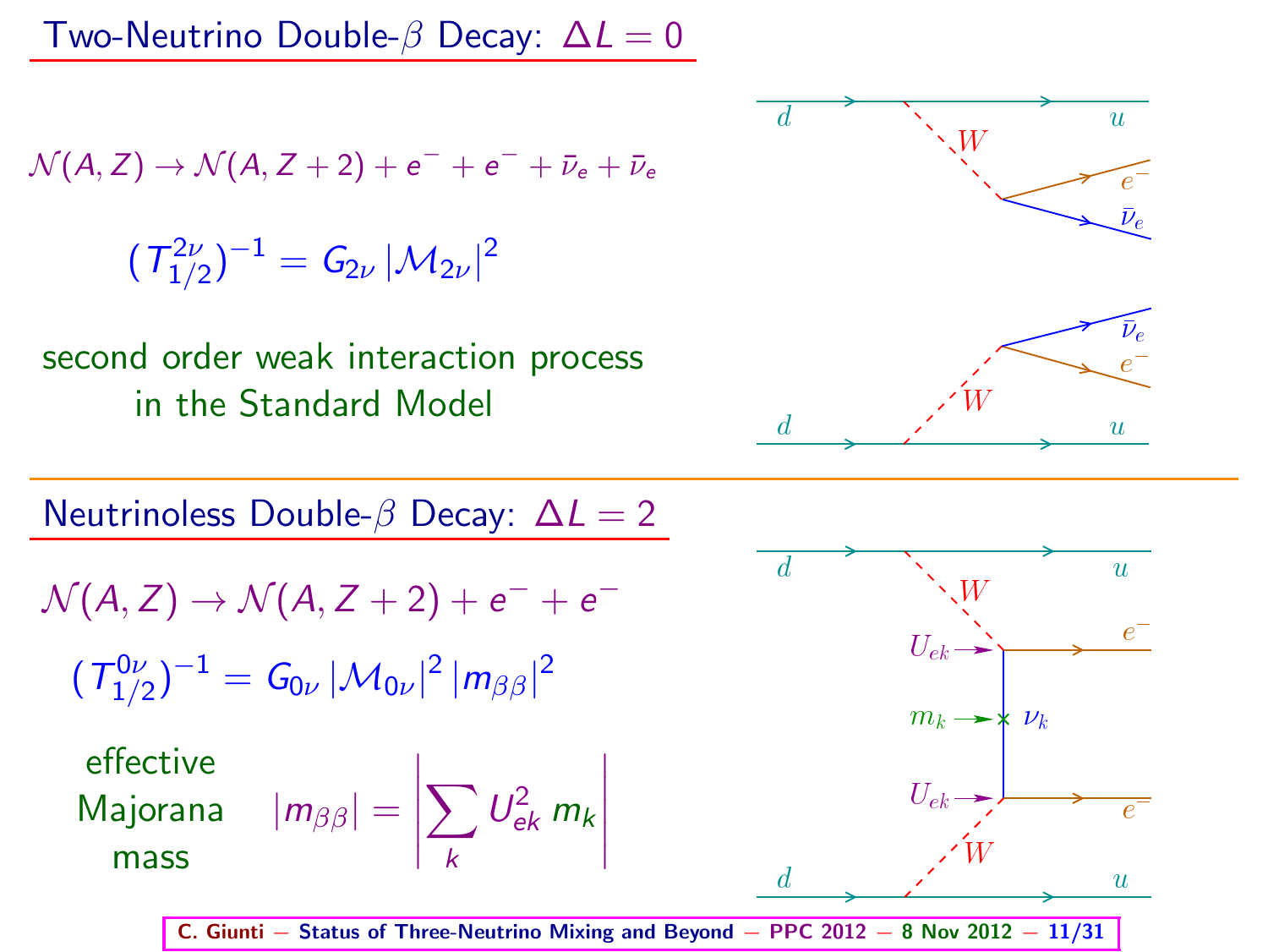#### Effective Majorana Neutrino Mass





C. Giunti – Status of Three-Neutrino Mixing and Beyond – PPC 2012 – 8 Nov 2012 – 12/31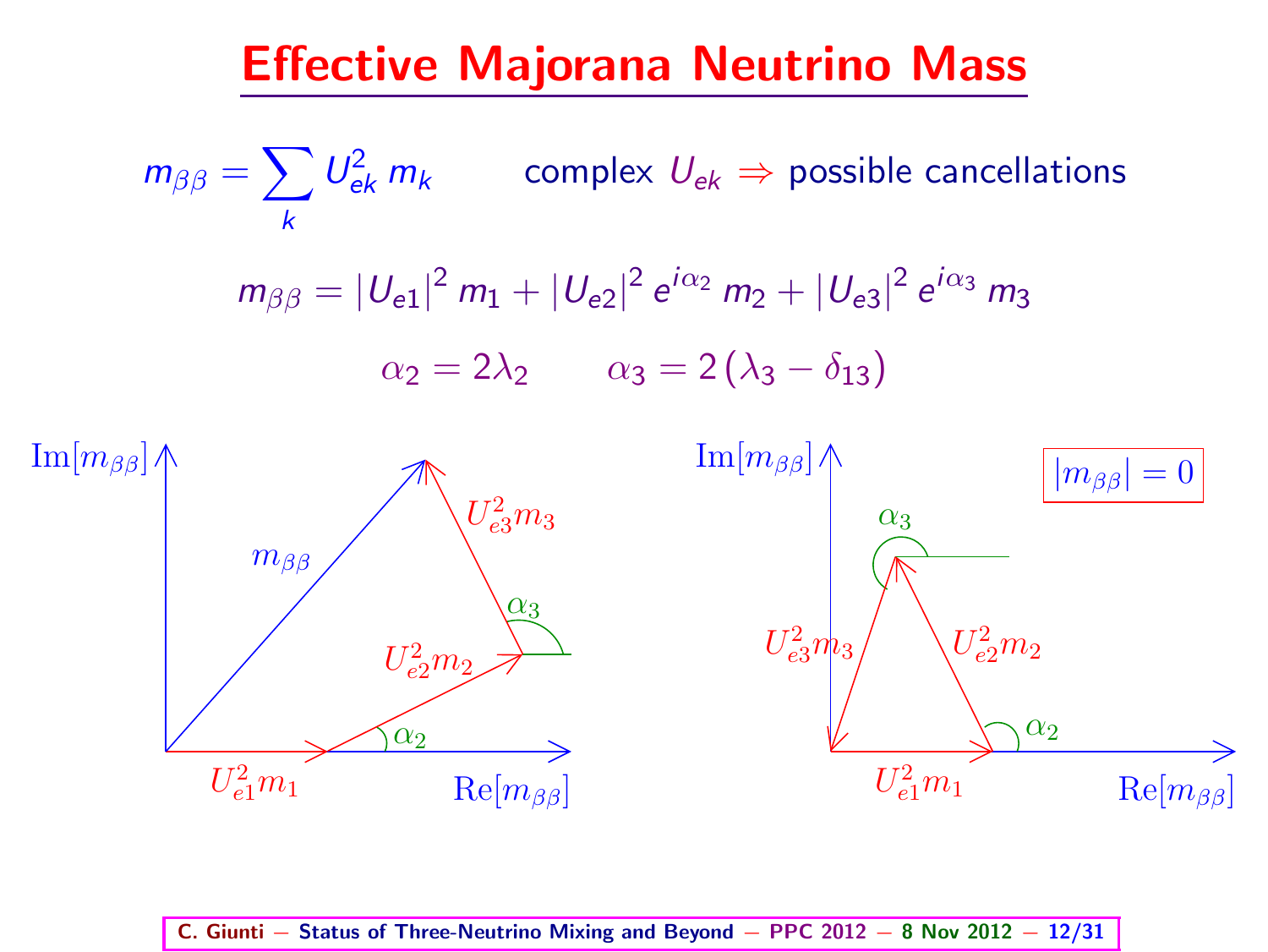#### Experimental Bounds

 $EXO (136 \text{Xe})$  [PRL 109 (2012) 032505]

$$
\boxed{\varGamma_{1/2}^{0\nu}>1.6\times10^{25}\,\text{y}\quad (90\%\text{ C.L.})}\Longrightarrow \boxed{|m_{\beta\beta}|\lesssim0.14-0.38\,\text{eV}}
$$

CUORICINO  $(^{130}$ Te) [AP 34 (2011) 822]

 $T_{1/2}^{0\nu} > 2.8 \times 10^{24} \,\text{y}$  (90% C.L.)  $\implies$   $\left|\, |m_{\beta\beta}|\lesssim 0.3-0.7 \,\text{eV}\right|$ 

Heidelberg-Moscow 
$$
(^{76}Ge)
$$
 [EPJA 12 (2001) 147]

$$
\boxed{\mathit{T}^{0\nu}_{1/2}>1.9\times10^{25}\,\text{y}}\quad \text{(90\%\ C.L.)}\implies \boxed{|m_{\beta\beta}|\lesssim0.32-1.0\,\text{eV}}
$$

IGEX ( <sup>76</sup>Ge) [PRD 65 (2002) 092007]

 $\left|T^{0\nu}_{1/2} > 1.57 \times 10^{25} \,\mathrm{y} \right| \left|90\% \right| \left| \left| \right| \right| \Longrightarrow \left| \left| m_{\beta\beta} \right| \lesssim 0.33 - 1.35 \, \mathrm{eV}$ 

$$
NEMO\ 3\ (^{100}Mo)\ \mathrm{[PRL 95 (2005) 182302]}
$$

 $T_{1/2}^{0\nu} > 4.6 \times 10^{23} \,\text{y}$  (90% C.L.)  $\implies$   $\big| |m_{\beta\beta}| \lesssim 0.7 - 2.8 \,\text{eV}$ 

C. Giunti – Status of Three-Neutrino Mixing and Beyond – PPC 2012 – 8 Nov 2012 – 13/31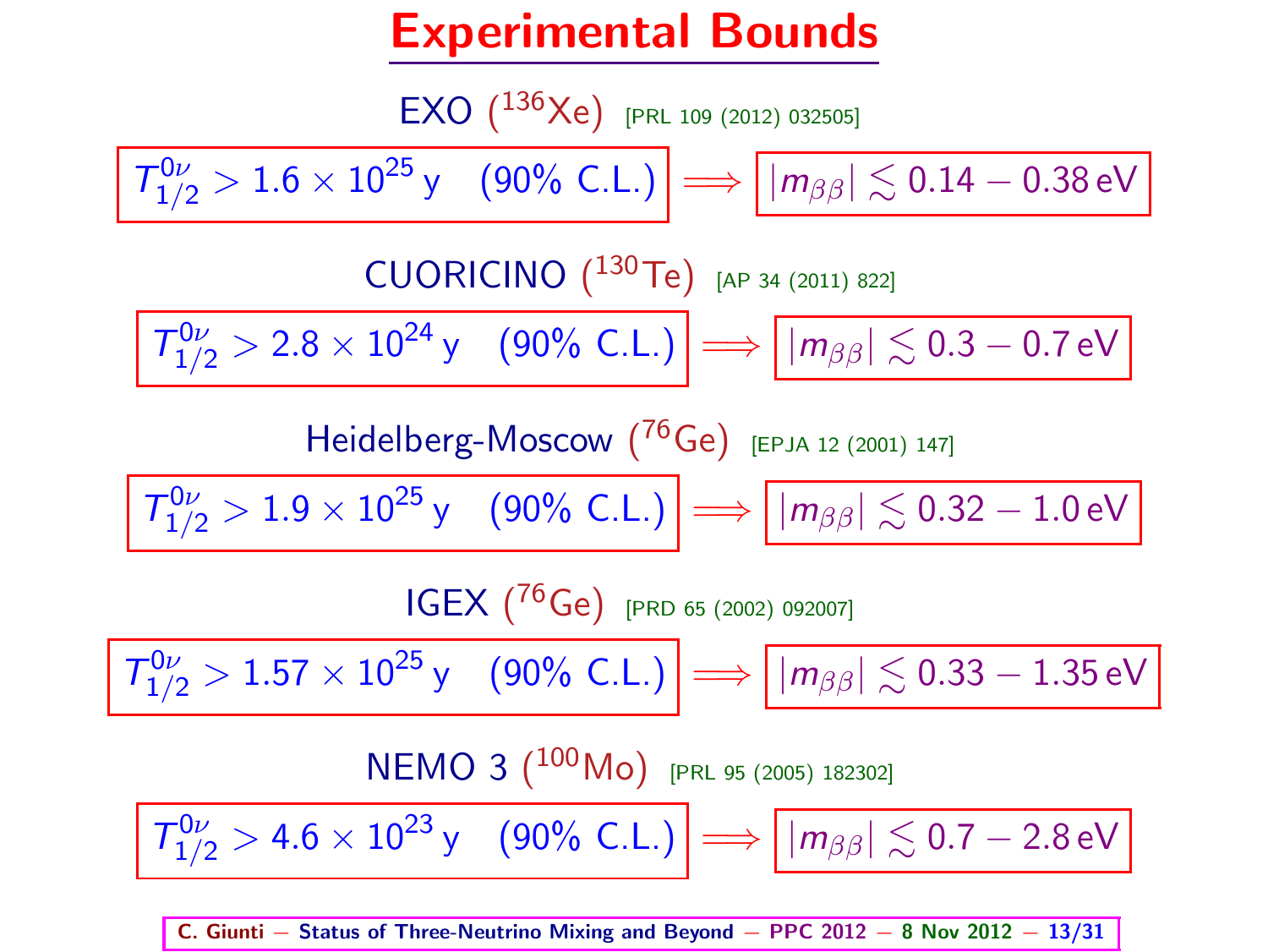#### Experimental Positive Indication

[Klapdor et al., MPLA 16 (2001) 2409]



[MPLA 21 (2006) 1547]

 $|m_{\beta\beta}| = 0.32 \pm 0.03 \,\text{eV}$  [MPLA 21 (2006) 1547]

very exciting: Majorana  $\nu$  and large mass scale partially excluded by EXO and CUORICINO

C. Giunti – Status of Three-Neutrino Mixing and Beyond – PPC  $2012 - 8$  Nov  $2012 - 14/31$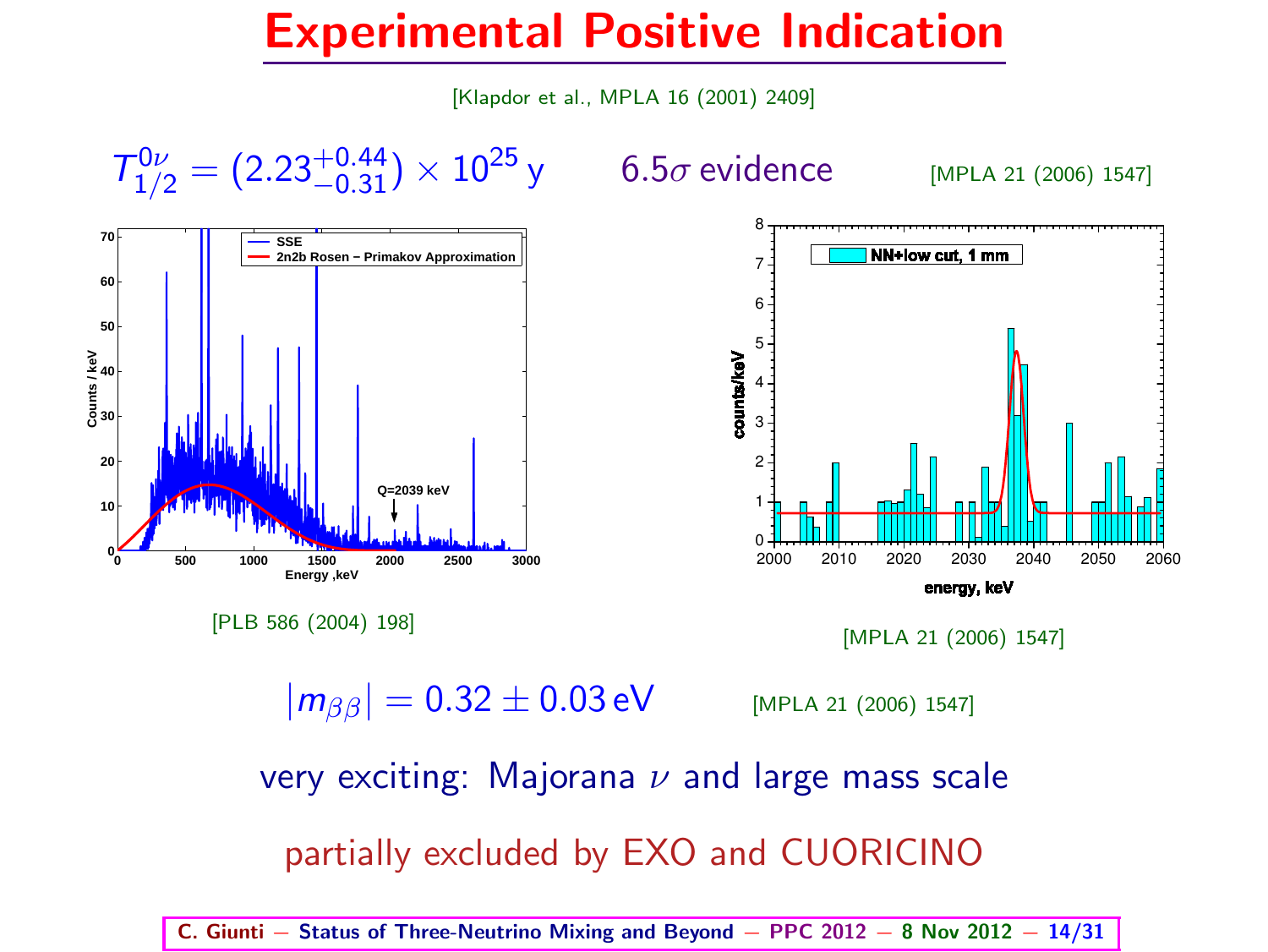#### Predictions of 3ν-Mixing Paradigm

 $m_{\beta\beta} = |U_{e1}|^2 m_1 + |U_{e2}|^2 e^{i\alpha_2} m_2 + |U_{e3}|^2 e^{i\alpha_3} m_3$ 

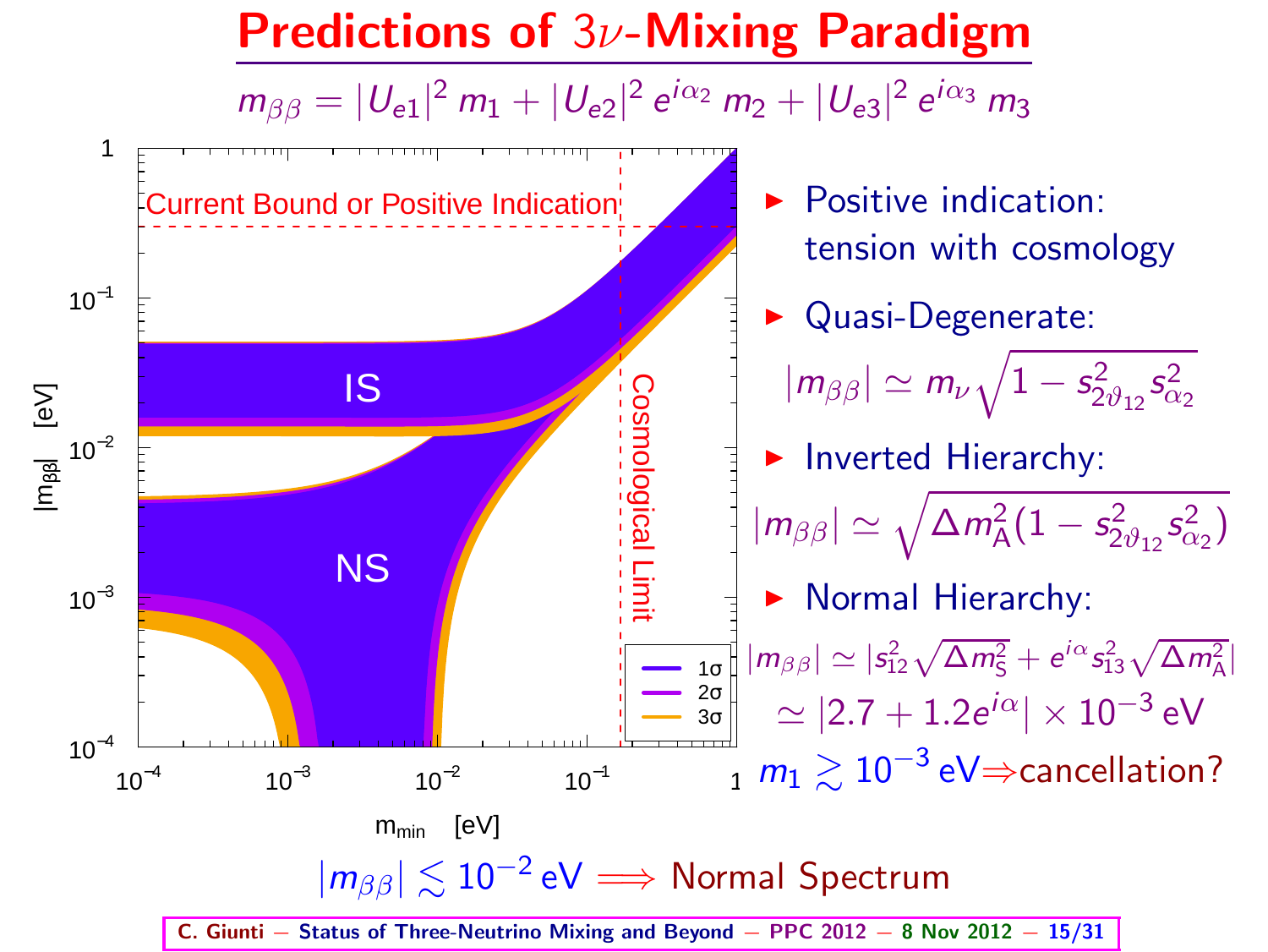#### Beyond Three-Neutrino Mixing



C. Giunti – Status of Three-Neutrino Mixing and Beyond – PPC 2012 – 8 Nov 2012 – 16/31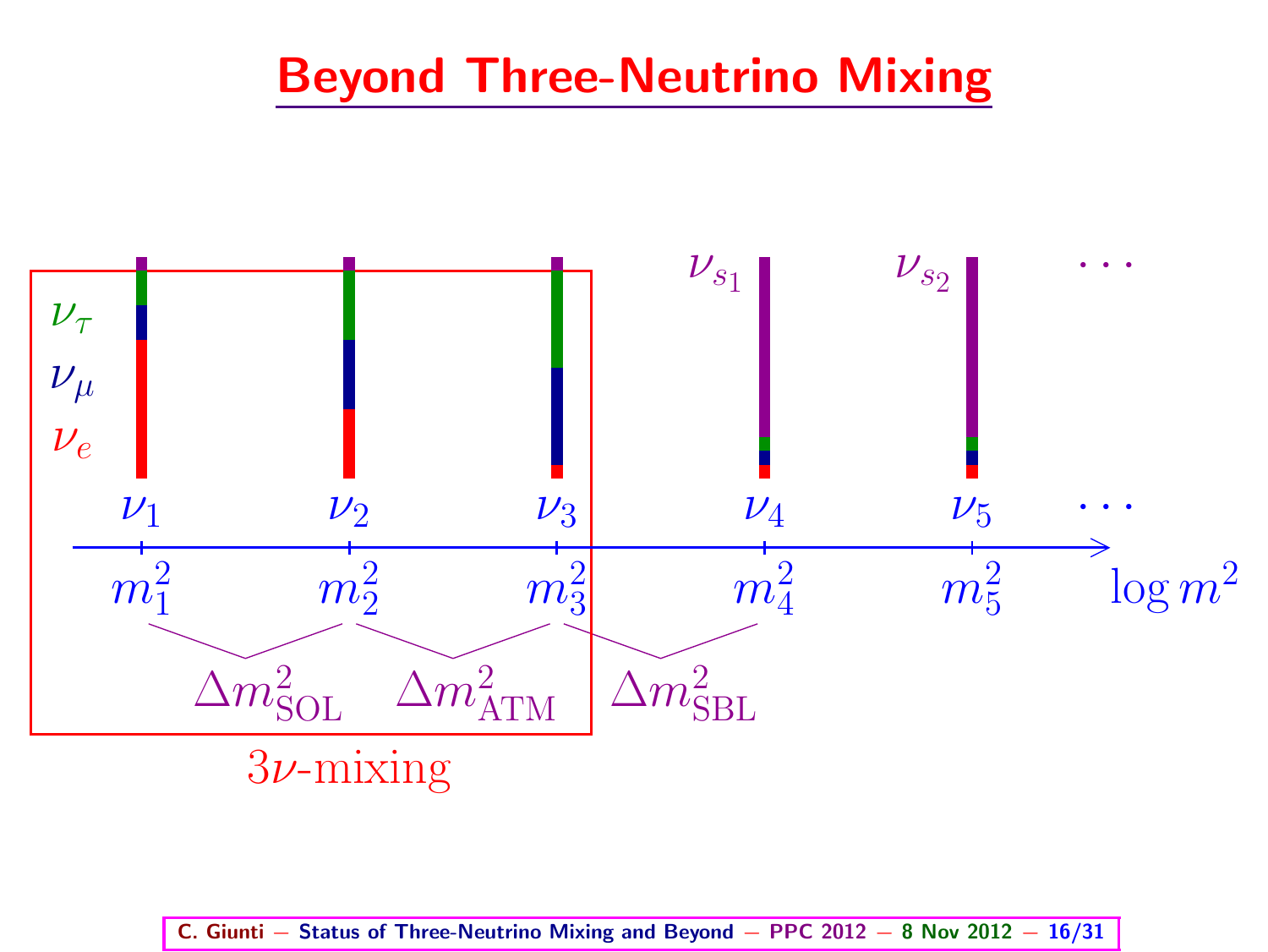#### Sterile Neutrinos

- Sterile means no standard model interactions (e.g.  $\nu_R^c = \nu_{sL}$ )
- $\triangleright$  Oscillation observables:
	- $\triangleright$  Disappearance of active neutrinos (neutral current deficit)
	- ► Indirect evidence through combined fit of data (current indication)
- Short-baseline anomalies  $+3\nu$ -mixing:

$$
\Delta m_{21}^2 \ll |\Delta m_{31}^2| \ll |\Delta m_{41}^2| \leq \dots
$$
  

$$
\nu_1 \qquad \nu_2 \qquad \nu_3 \qquad \nu_4 \qquad \dots
$$
  

$$
\nu_e \qquad \nu_\mu \qquad \nu_\tau \qquad \nu_{s_1} \qquad \dots
$$

- $\triangleright$  Neutrino number and mass observable:
	- ► Number of thermalized relativistic particles in early Universe (BBN, CMB, BAO)
	- $\triangleright$   $m_4$  effects in cosmology (CMB, LLS), direct  $\beta$ -decay neutrino mass measurements and neutrinoless double- $\beta$  decay (if Majorana)

C. Giunti – Status of Three-Neutrino Mixing and Beyond – PPC  $2012 - 8$  Nov  $2012 - 17/31$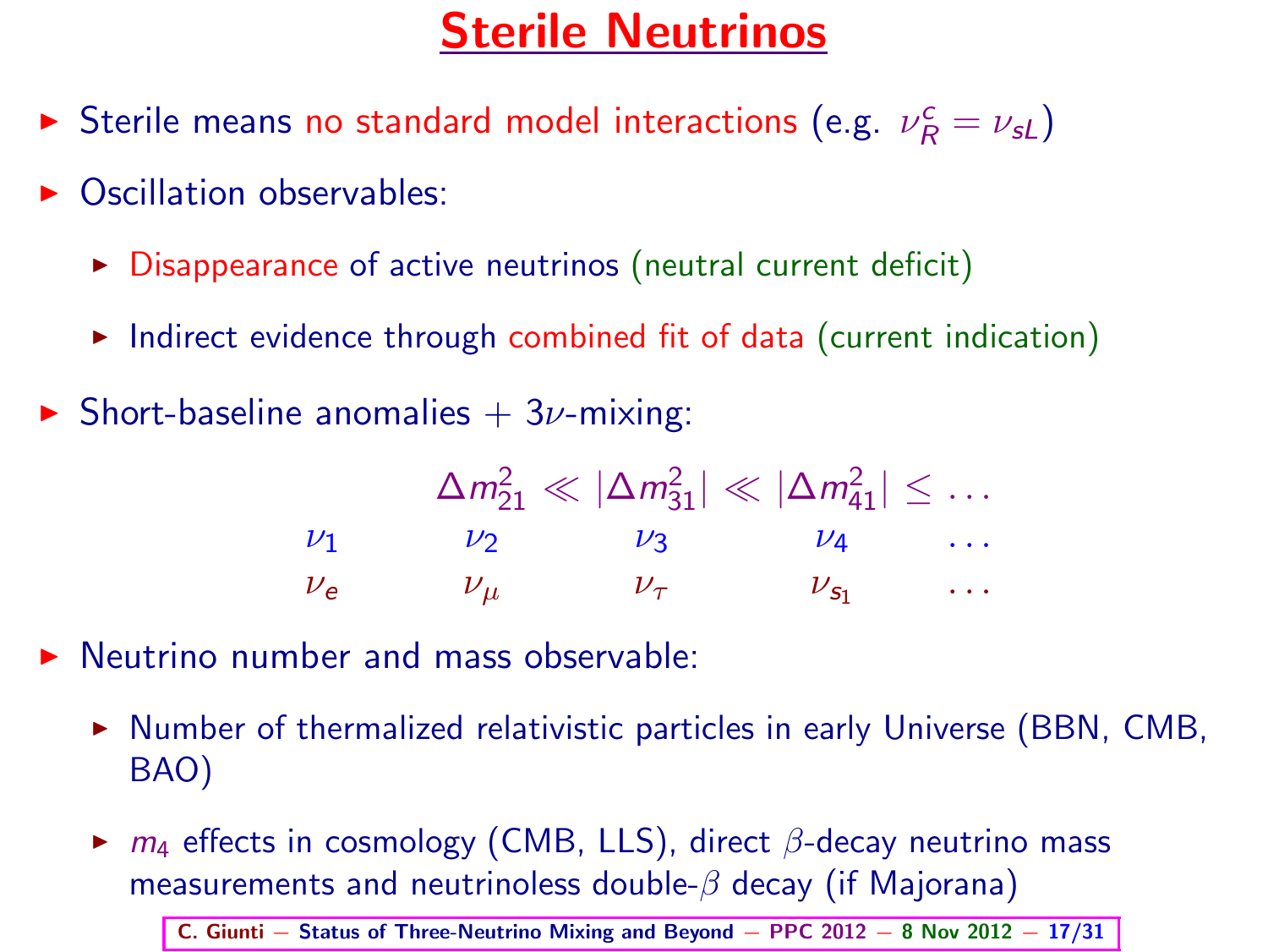#### Reactor Electron Antineutrino Anomaly



C. Giunti – Status of Three-Neutrino Mixing and Beyond – PPC 2012 – 8 Nov 2012 – 18/31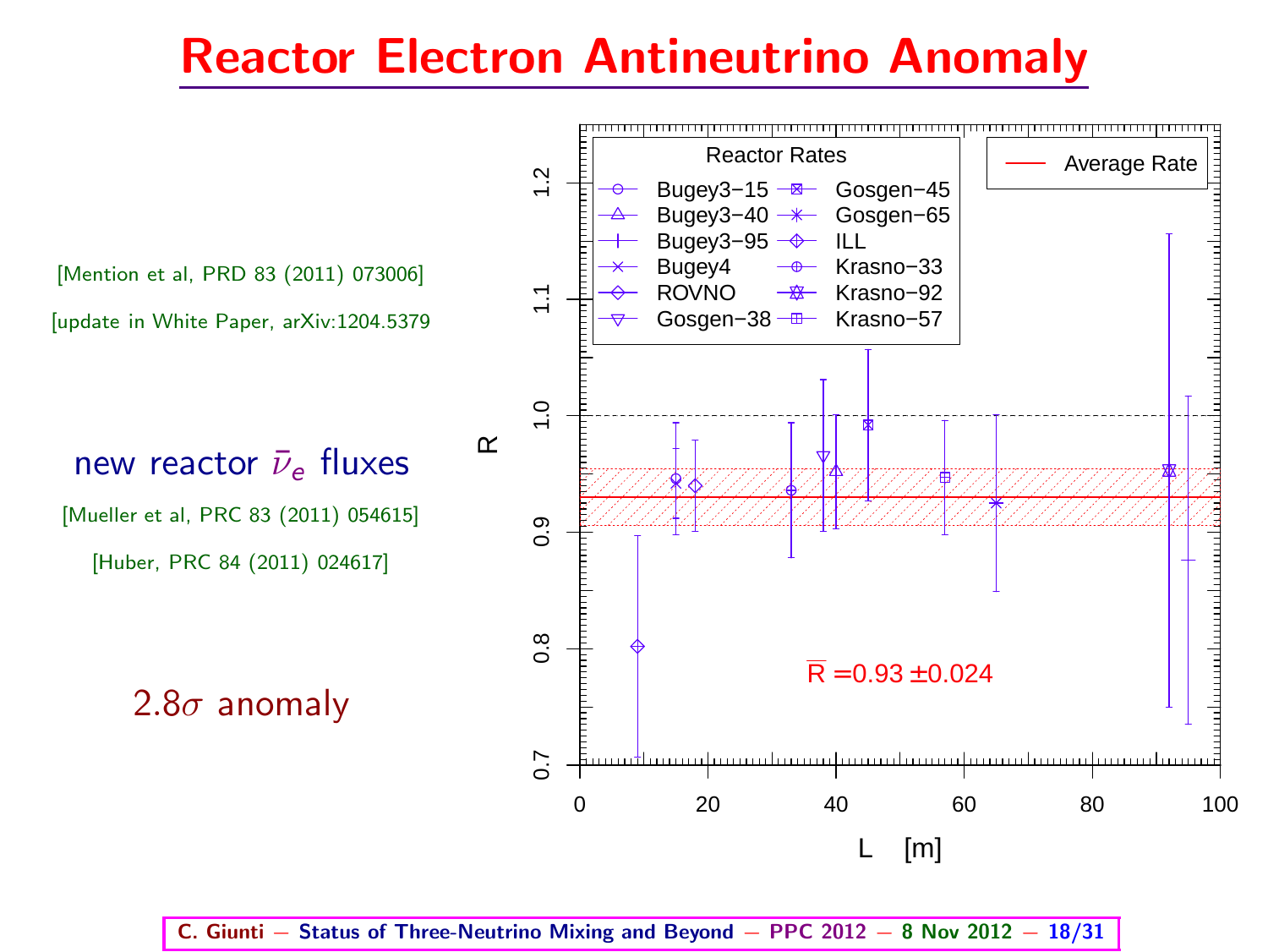#### Gallium Anomaly

Gallium Radioactive Source Experiments: GALLEX and SAGE

Detection Process:  $\nu_e + {}^{71}Ga \rightarrow {}^{71}Ge + e^ \nu_e$  Sources:  $e^- + {}^{51}Cr \rightarrow {}^{51}V + \nu_e$   $e^- + {}^{37}Ar \rightarrow {}^{37}Cl + \nu_e$ 

Anomaly supported by new  $^{71}$ Ga $(^3$ He,  $^3$ H) $^{71}$ Ge cross section measurement

[Frekers et al., PLB 706 (2011) 134]



 $F \sim 0.7$  MeV

 $\langle L \rangle$ <sub>GALLEX</sub> = 1.9 m  $\langle L \rangle_{\text{SAGE}} = 0.6 \,\text{m}$ 

2.9 $\sigma$  anomaly

C. Giunti – Status of Three-Neutrino Mixing and Beyond – PPC  $2012 - 8$  Nov  $2012 - 19/31$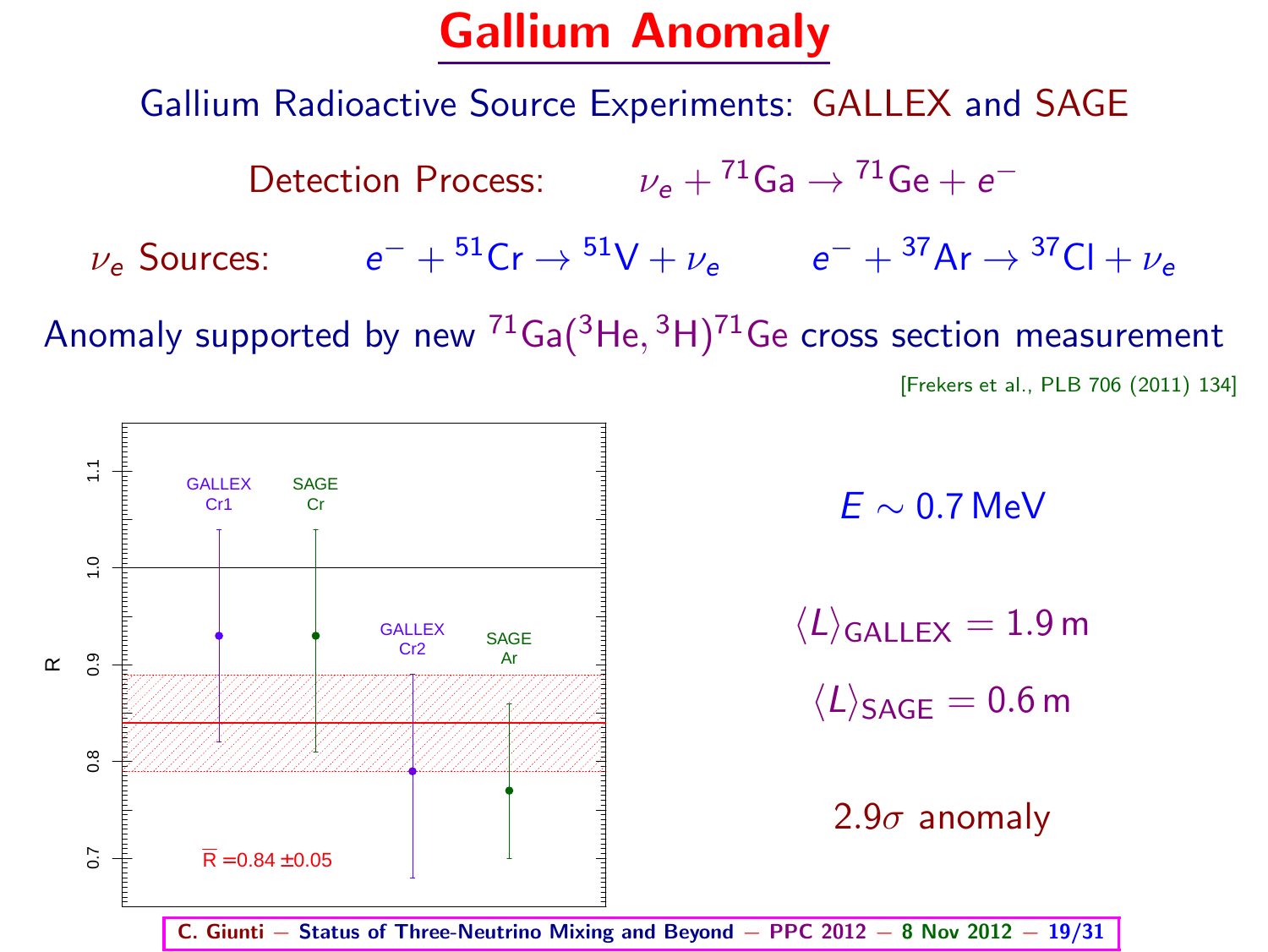#### 3+1 SBL  $\nu_e$  and  $\bar{\nu}_e$  Survival Probability

$$
P_{\underset{\nu_e \to \nu_e}{\longrightarrow} \nu_e} = 1 - \sin^2 2\vartheta_{ee} \sin^2 \left(\frac{\Delta m_{41}^2 L}{4E}\right)
$$

$$
\sin^2 2\vartheta_{ee} = 4|U_{e4}|^2\left(1-|U_{e4}|^2\right)
$$

#### standard parameterization

 $U_{e1} = c_{12}c_{13}c_{14}$   $U_{e2} = s_{12}c_{13}c_{14}$   $U_{e3} = s_{13}c_{14}e^{-i\delta_{13}}$   $U_{e4} = s_{14}e^{-i\delta_{14}}$ 

$$
\sin^2 2\vartheta_{ee} = \sin^2 2\vartheta_{14}
$$

C. Giunti − Status of Three-Neutrino Mixing and Beyond − PPC 2012 − 8 Nov 2012 − 20/31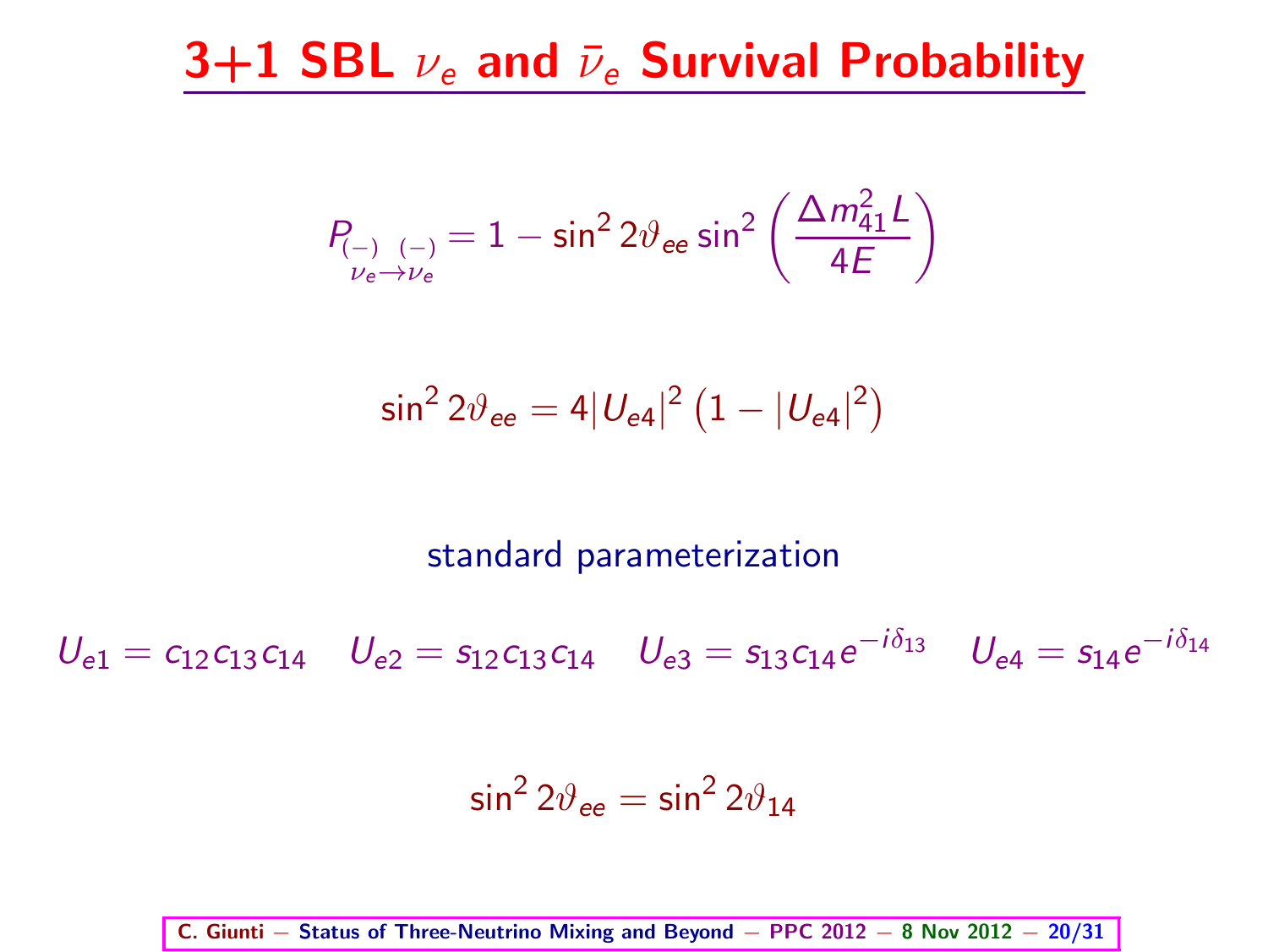#### Global  $\nu_e$  and  $\bar{\nu}_e$  Disappearance

[Giunti, Laveder, Y.F. Li, Q.Y. Liu, H.W. Long, arXiv:1210.5715]



$$
\begin{aligned} \nu_e + {}^{12}\textrm{C} &\rightarrow {}^{12}\textrm{N}_{\textrm{g.s.}} + e^- \\ \textrm{KARMEN} + \textrm{LSND} \end{aligned}
$$

[Conrad, Shaevitz, PRD 85 (2012) 013017]

[Giunti, Laveder, PLB 706 (2011) 200]

solar  $\nu_e$  + KamLAND  $\bar{\nu}_e$  +  $\vartheta_{13}$ [Giunti, Li, PRD 80 (2009) 113007] [Palazzo, PRD 83 (2011) 113013] [Palazzo, PRD 85 (2012) 077301]

C. Giunti – Status of Three-Neutrino Mixing and Beyond – PPC  $2012 - 8$  Nov  $2012 - 21/31$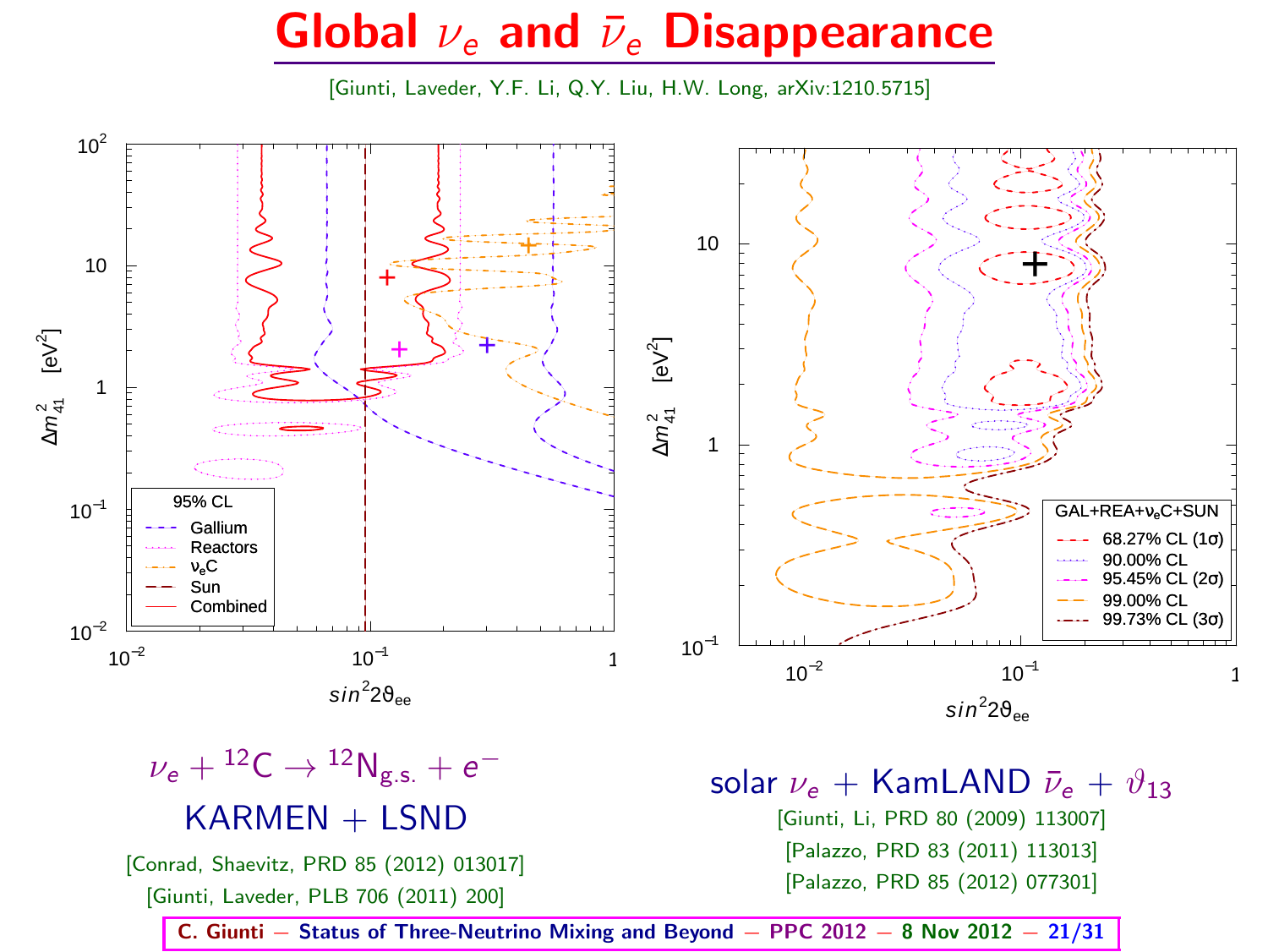# Mainz Limit on  $m_4^2$

[Kraus, Singer, Valerius, Weinheimer, arXiv:1210.4194]



C. Giunti – Status of Three-Neutrino Mixing and Beyond – PPC  $2012 - 8$  Nov  $2012 - 22/31$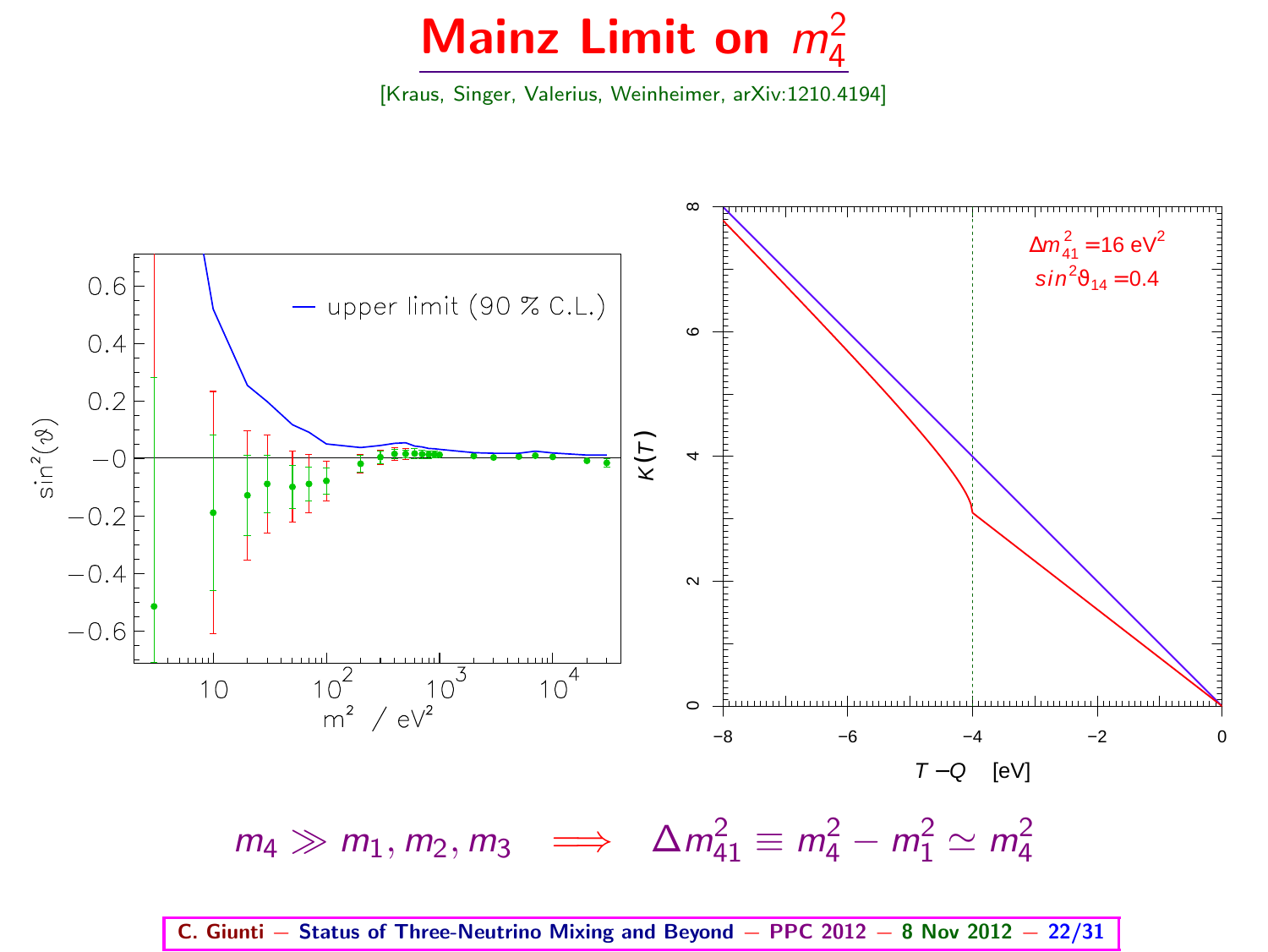$\Delta m^2_{41}$  Upper Bound



C. Giunti − Status of Three-Neutrino Mixing and Beyond − PPC 2012 − 8 Nov 2012 − 23/31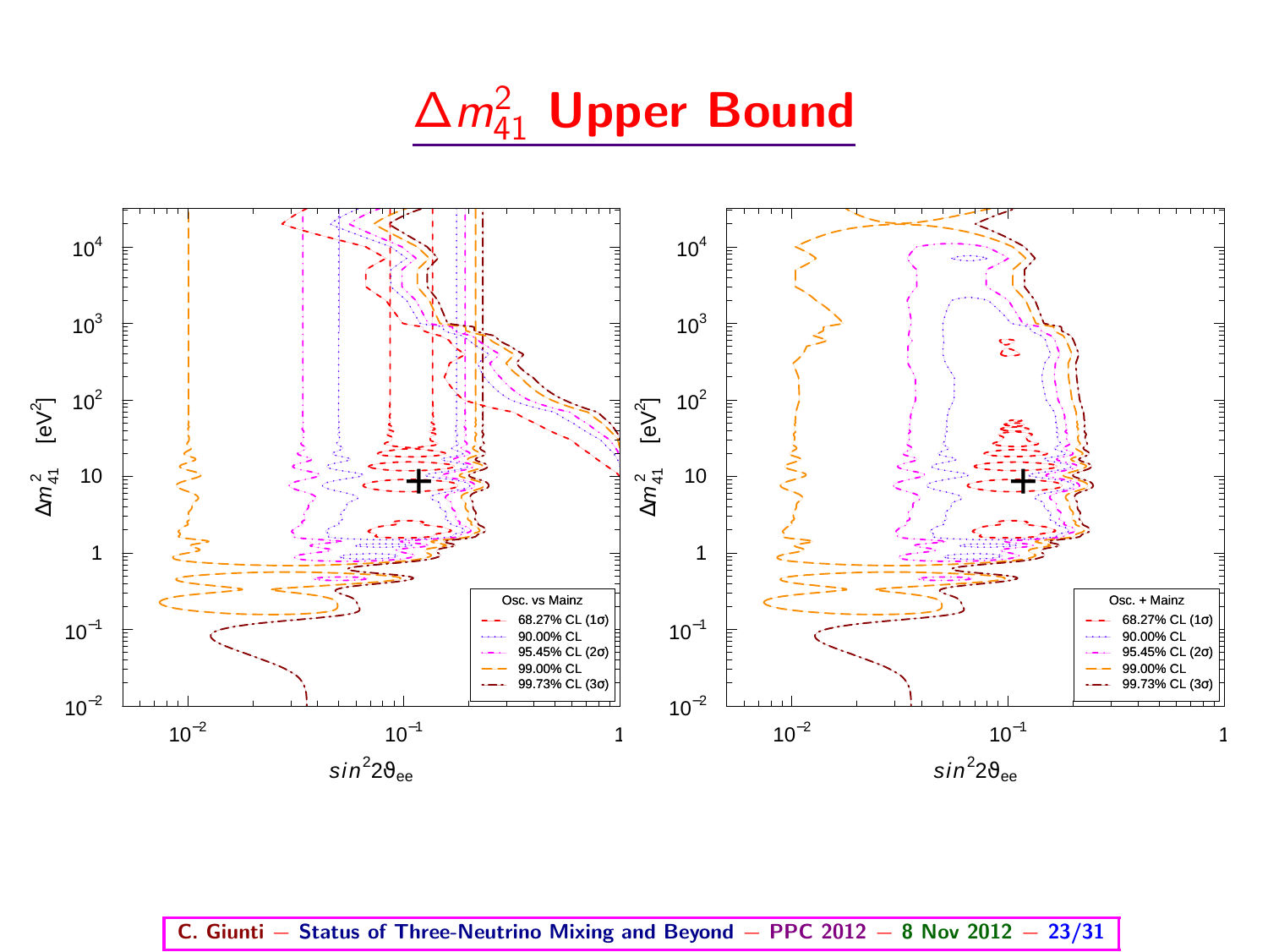#### KATRIN Sensitivity



[see also Sejersen Riis, Hannestad, JCAP (2011) 1475; Sejersen Riis, Hannestad, Weinheimer, PRC 84 (2011) 045503]

#### C. Giunti – Status of Three-Neutrino Mixing and Beyond – PPC 2012 – 8 Nov 2012 – 24/31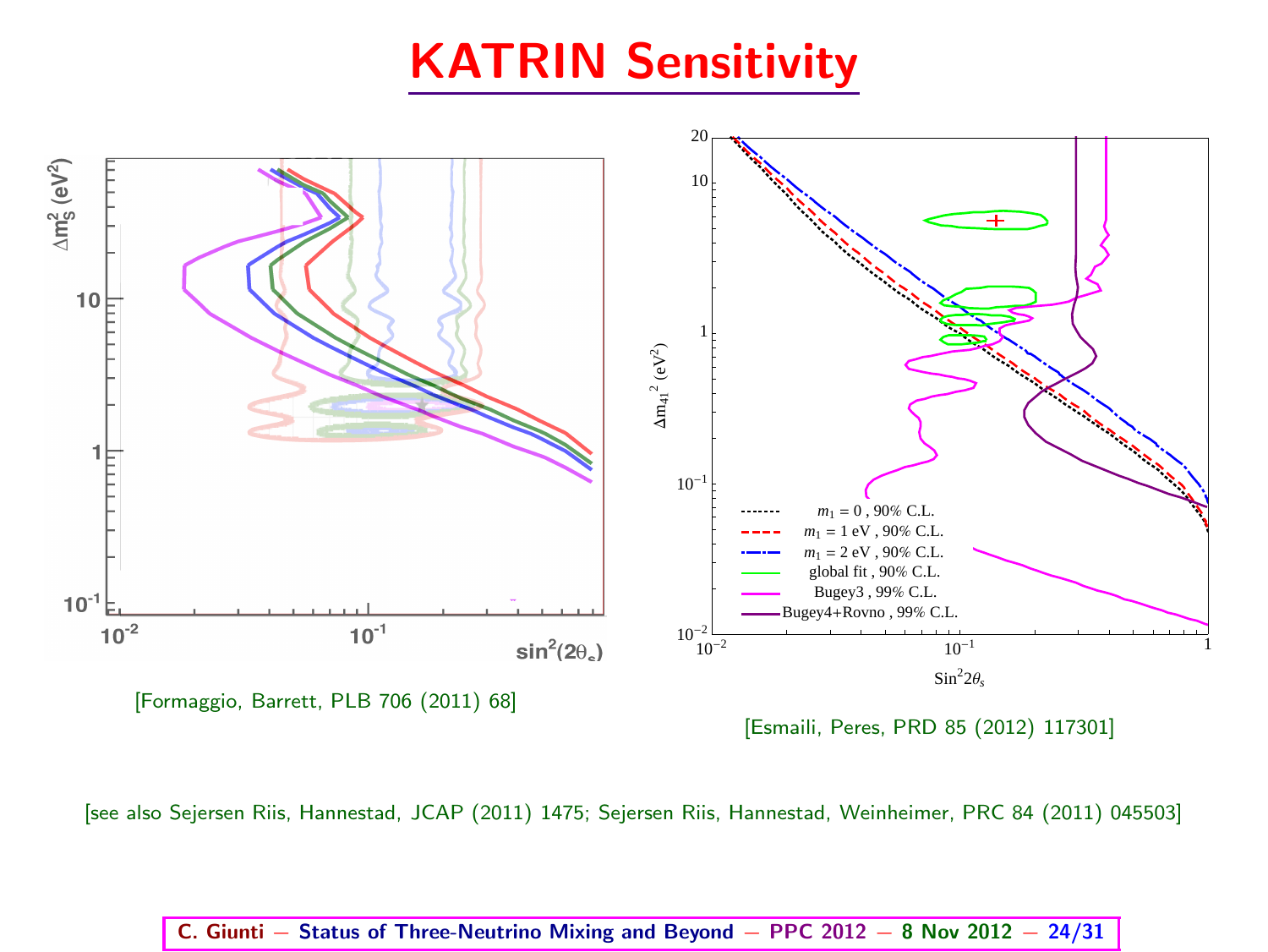#### Neutrinoless Double-β Decay



$$
|m_{\beta\beta}|=\left|\sum_{k=1}^4 U_{ek}^2\ m_k\right|
$$

$$
m^{(4)}_{\beta\beta}=|U_{\textrm{e}4}|^2\sqrt{\Delta m^2_{41}}
$$

caveat: possible cancellation with  $m_{\beta\beta}^{(3\nu-IH)}$ ββ

[Barry et al, JHEP 07 (2011) 091] [Li, Liu, PLB 706 (2012) 406] [Rodejohann, arXiv:1206.2560]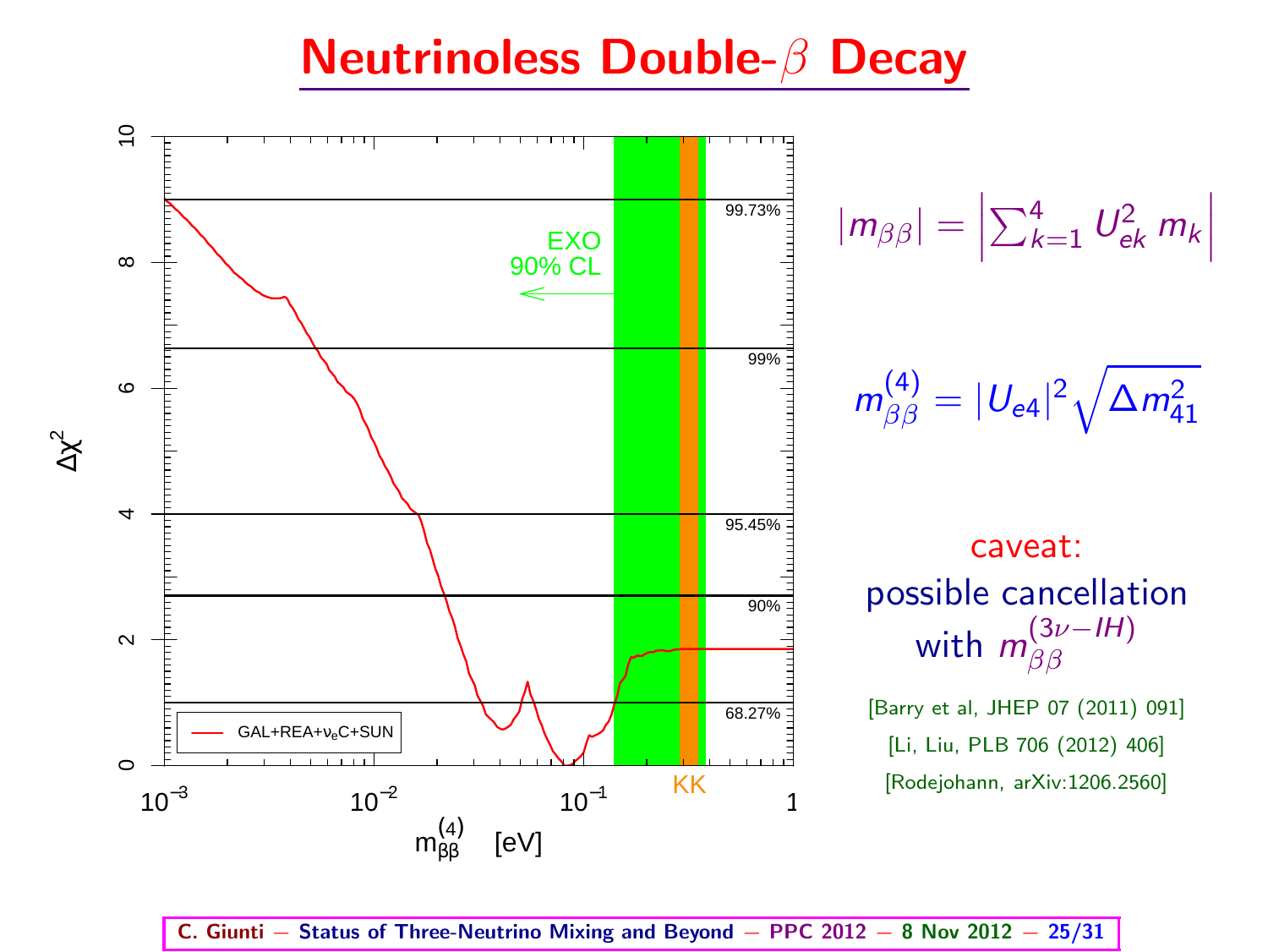LSND

[PRL 75 (1995) 2650; PRC 54 (1996) 2685; PRL 77 (1996) 3082; PRD 64 (2001) 112007]

Beam Excess

 $\bar{\nu}_\mu \rightarrow \bar{\nu}_e$   $L \simeq 30 \text{ m}$  20 MeV  $\le E \le 200$  MeV



 $3.8\sigma$  excess  $_{\rm LSND}^{2} \gtrsim 0.2 \, {\rm eV}^{2} \quad (\gg \Delta m_{\rm A}^{2} \gg \Delta m_{\rm S}^{2})$ 

C. Giunti – Status of Three-Neutrino Mixing and Beyond – PPC  $2012 - 8$  Nov  $2012 - 26/31$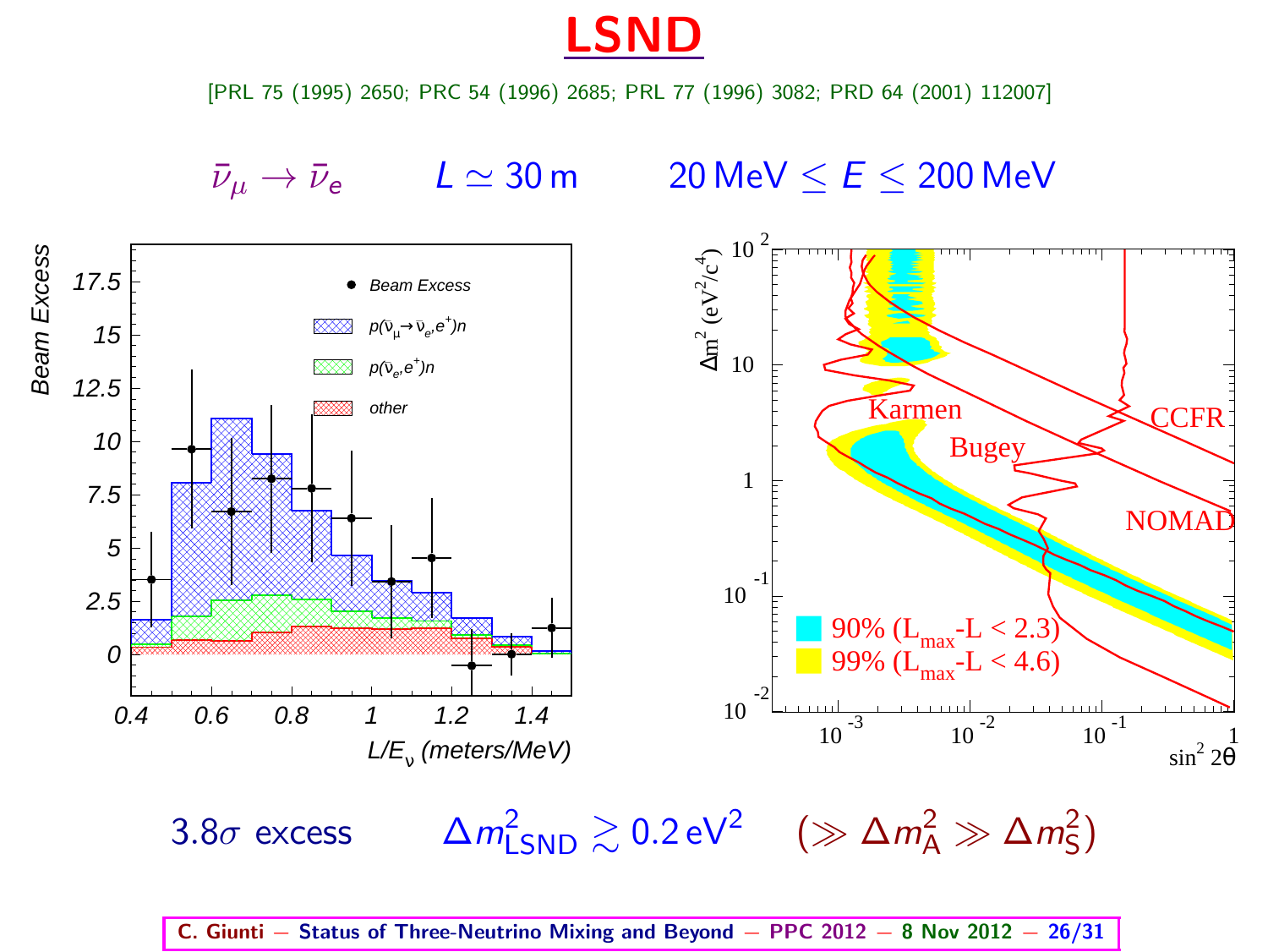#### 3+1: Appearance vs Disappearance

 $\triangleright$   $\nu_e$  disappearance experiments:

$$
\sin^2 2\vartheta_{ee} = 4|U_{e4}|^2(1-|U_{e4}|^2) \simeq 4|U_{e4}|^2
$$

 $\triangleright$   $\nu_{\mu}$  disappearance experiments:

$$
\sin^2 2\vartheta_{\mu\mu} = 4|U_{\mu 4}|^2 (1 - |U_{\mu 4}|^2) \simeq 4|U_{\mu 4}|^2
$$

 $\blacktriangleright$   $\nu_\mu \rightarrow \nu_e$  experiments:

$$
\sin^2 2\vartheta_{e\mu} = 4|U_{e4}|^2|U_{\mu 4}|^2 \simeq \frac{1}{4}\sin^2 2\vartheta_{ee}\sin^2 2\vartheta_{\mu\mu}
$$

▶ Upper bounds on  $\sin^2 2\vartheta_{ee}$  and  $\sin^2 2\vartheta_{\mu\mu} \Longrightarrow$  strong limit on  $\sin^2 2\vartheta_{e\mu}$ [Okada, Yasuda, Int. J. Mod. Phys. A12 (1997) 3669-3694] [Bilenky, Giunti, Grimus, Eur. Phys. J. C1 (1998) 247]

C. Giunti – Status of Three-Neutrino Mixing and Beyond – PPC  $2012 - 8$  Nov  $2012 - 27/31$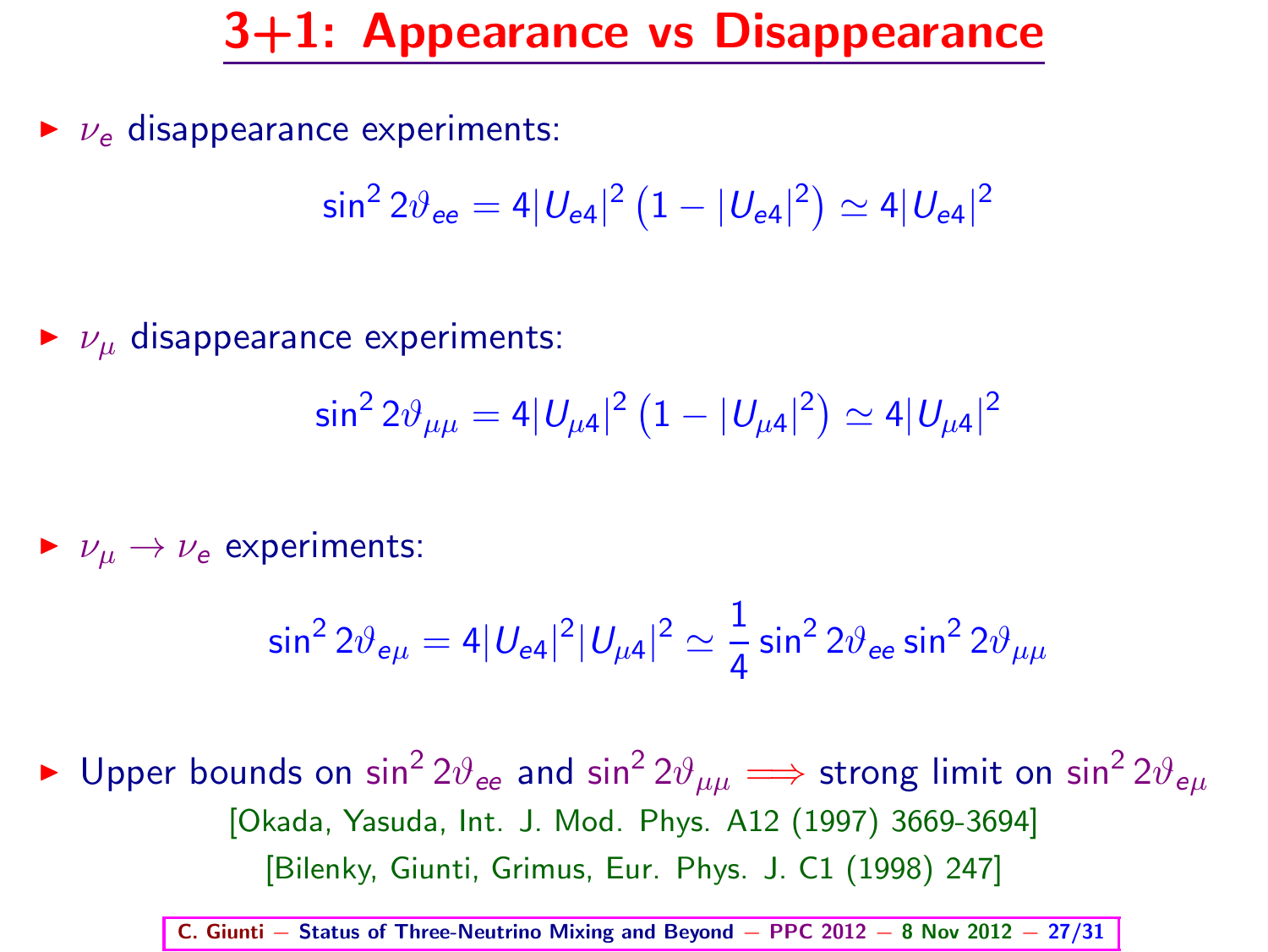### 3+1 Global Fit



 $PGoF = 0.7%$ 

 $\blacktriangleright$  APP  $\nu_\mu \to \nu_e$  &  $\bar{\nu}_\mu \to \bar{\nu}_e$ : LSND, MiniBooNE, ICARUS, KARMEN, NOMAD

▶ DIS 
$$
\nu_e
$$
 &  $\bar{\nu}_e$ : Reactors, Gallium,  $\nu_e$  C, Solar

▶ DIS 
$$
\nu_{\mu}
$$
 &  $\bar{\nu}_{\mu}$ : CDHSW, MINOS, Atmospheric

C. Giunti – Status of Three-Neutrino Mixing and Beyond – PPC  $2012 - 8$  Nov  $2012 - 28/31$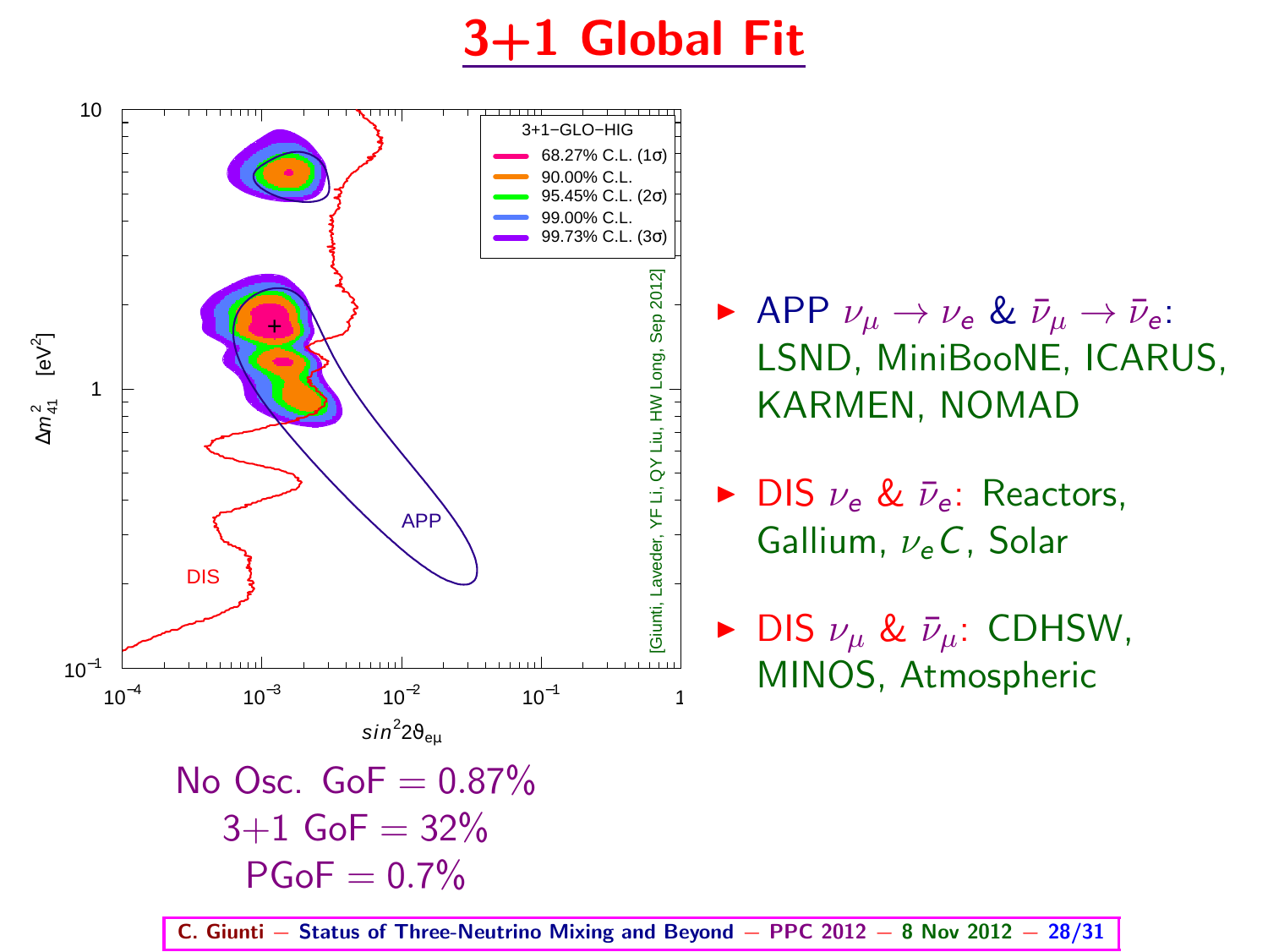## **Cosmology**

- $\triangleright$   $N_s$  = number of thermalized sterile neutrinos (not necessarily integer)
- $\triangleright$  CMB and LSS in  $\Lambda$ CDM:  $N_s = 1.3 \pm 0.9$   $m_s < 0.66$  eV (95% C.L.)

[Hamann, Hannestad, Raffelt, Tamborra, Wong, PRL 105 (2010) 181301]

 $N_s = 1.61 \pm 0.92$   $m_s < 0.70$  eV (95% C.L.)

[Giusarma, Corsi, Archidiacono, de Putter, Melchiorri, Mena, Pandolfi, PRD 83 (2011) 115023]

► BBN:  $\begin{cases} N_s \leq 1 \text{ at 95\% C.L.} \ N_s = 0.0 + 0.5 \ N_s = 0.0 + 0.5 \end{cases}$  $\textit{N}_{\sf s}=0.0\pm0.5$  [Pettini, Cooke, arXiv:1205.3785]

► CMB+LSS+BBN:  $N_s = 0.85^{+0.39}_{-0.56}$  (95% C.L.)

[Hamann, Hannestad, Raffelt, Wong, JCAP 1109 (2011) 034]

► Standard ΛCDM: 3+1 allowed, 3+2 disfavored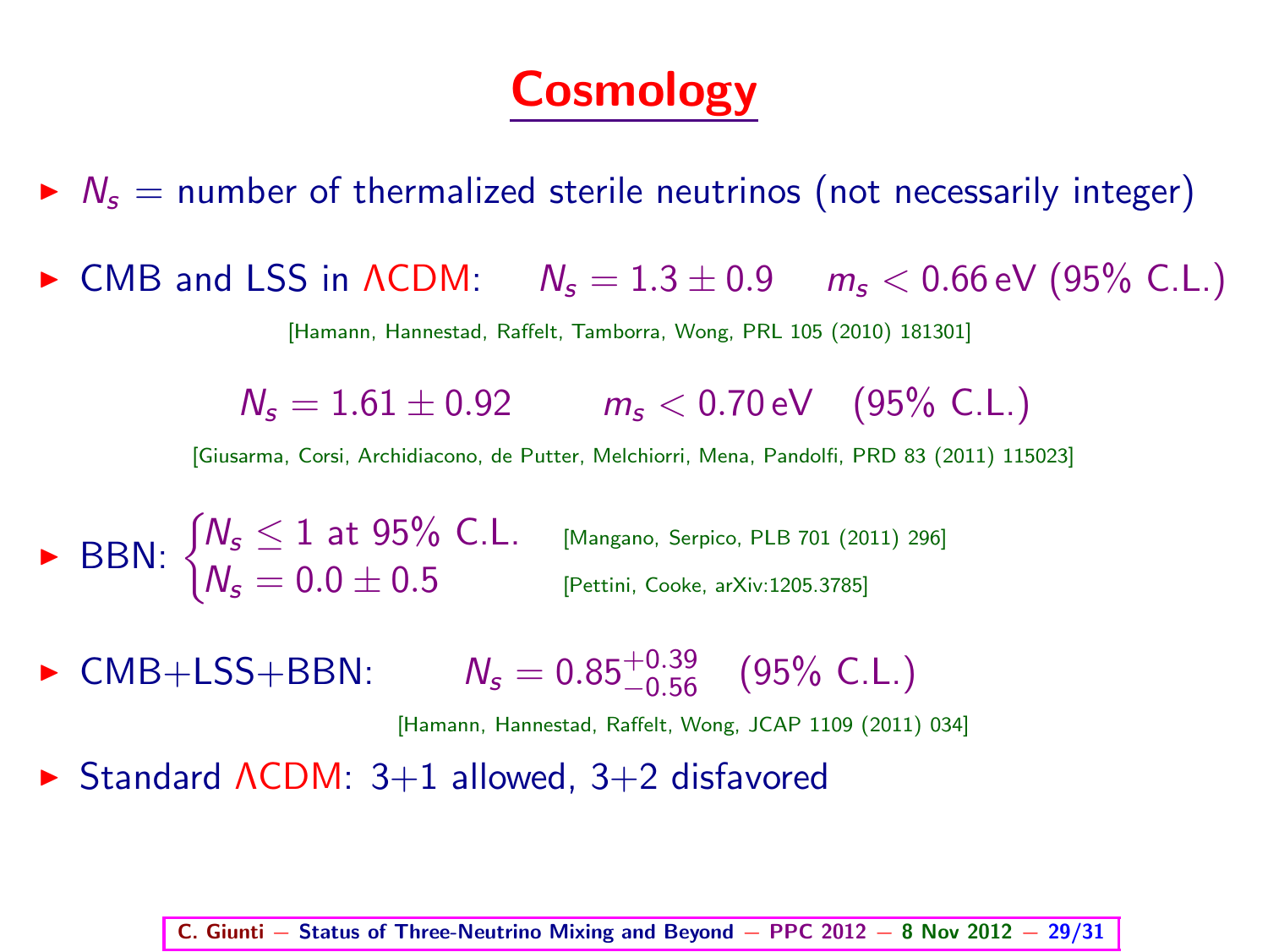#### Combined Oscillation and Cosmology Fit

[Archidiacono, Fornengo, Giunti, Melchiorri, PRD 86 (2012) 065028]



- $\blacktriangleright$  Cosmology:  $m_4 < 0.73 \, \text{eV}^2$  (95% Bayesian CL)
- $\blacktriangleright$  Oscillation  $+$  Cosmology:  $0.85 < m_4 < 1.18 \, \text{eV}^2$  (95% Bayesian CL)

C. Giunti – Status of Three-Neutrino Mixing and Beyond – PPC  $2012 - 8$  Nov  $2012 - 30/31$